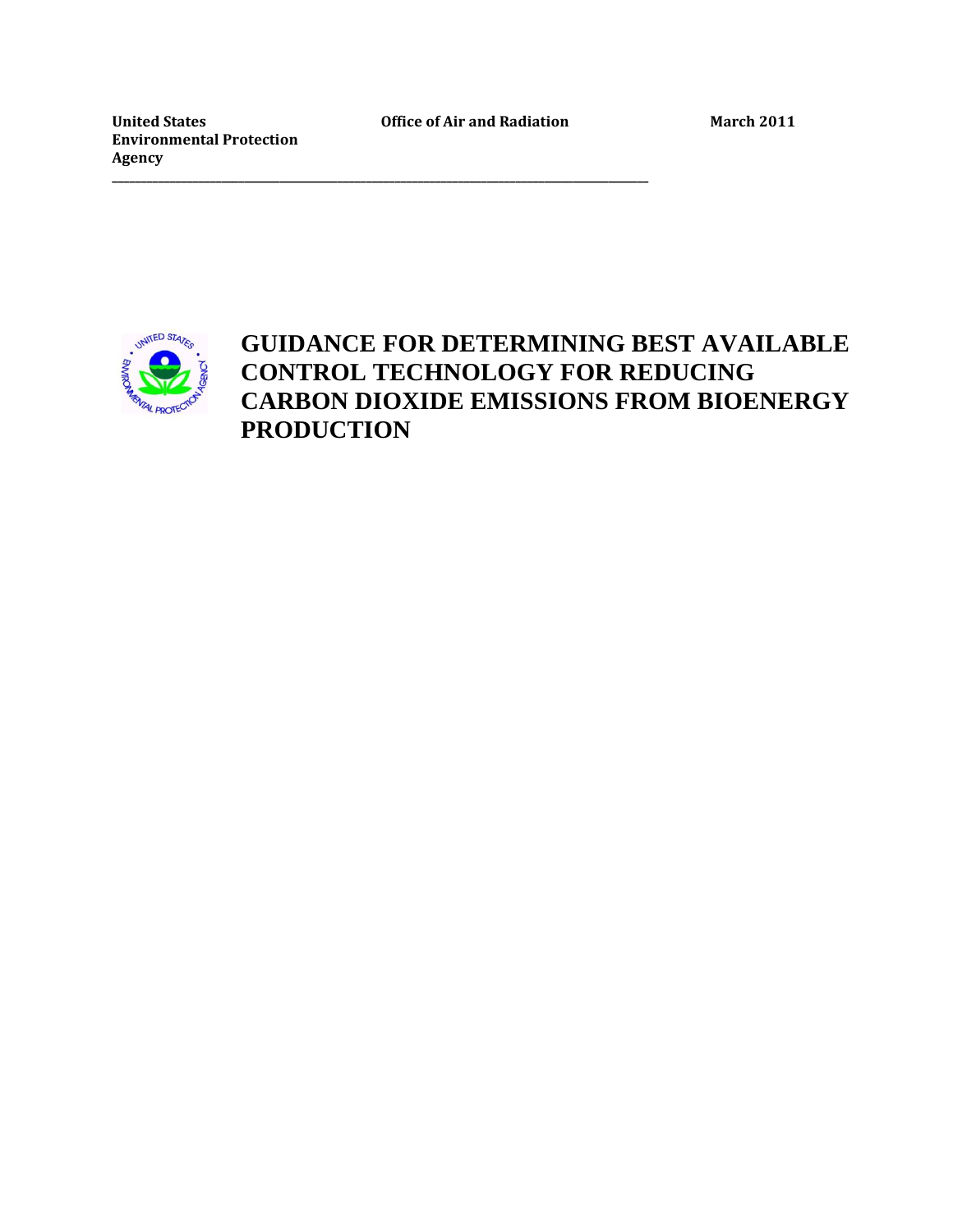# **Guidance for Determining Best Available Control Technology for Reducing Carbon Dioxide Emissions from Bioenergy Production**

**Prepared by the**

**U.S. Environmental Protection Agency Office of Air and Radiation Washington, DC**

**March 2011**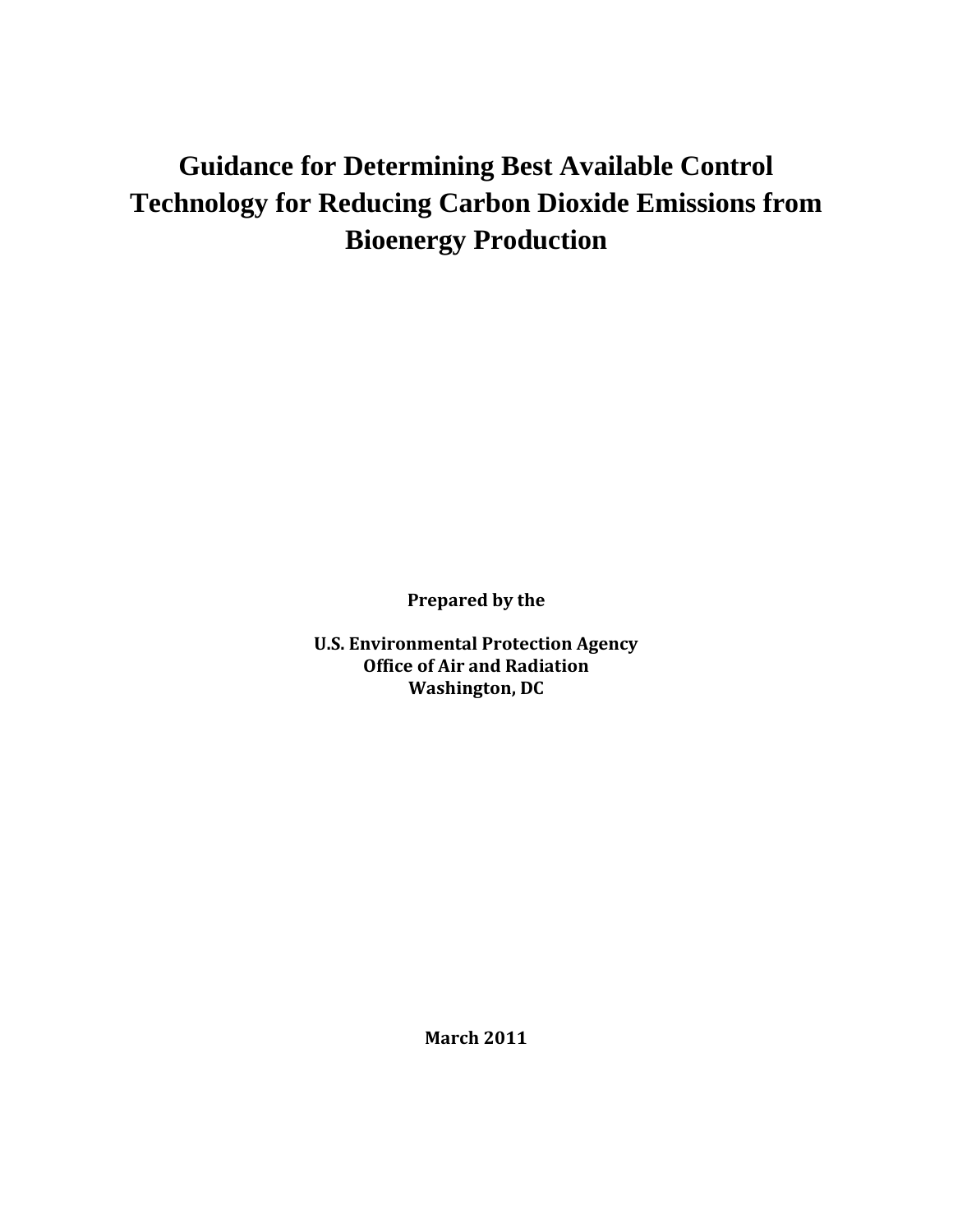#### *Disclaimer*

*This document explains the requirements of EPA regulations, describes EPA policies, and recommends procedures for permitting authorities to use to ensure that permitting decisions are consistent with applicable regulations. This document is not a rule or regulation, and the guidance it contains may not apply to a particular situation based upon the individual facts and circumstances. This guidance does not change or substitute for any law, regulation, or any other legally binding requirement and is not legally enforceable. The use of non-mandatory language such as "guidance," "recommend," "may," "should," and "can," is intended to describe EPA policies and recommendations. Mandatory terminology such as "must" and "required" are intended to describe controlling requirements under the terms of the Clean Air Act and EPA regulations, but this document does not establish legally binding requirements in and of itself.*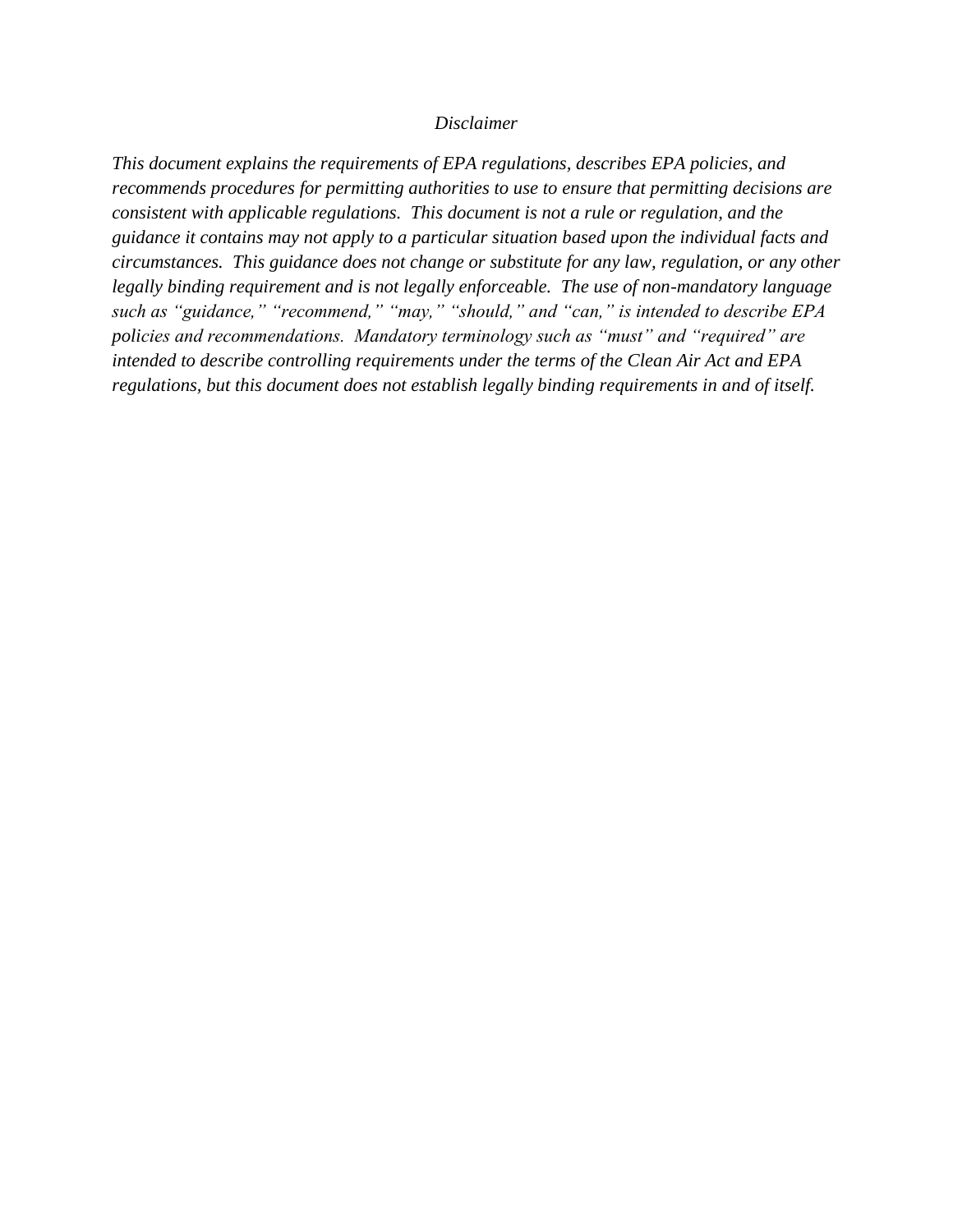## **Table of Contents**

## I. Introduction

II. CO<sup>2</sup> Emissions from Bioenergy and the Carbon Cycle

III. EPA's Previous Actions Relating to Application of PSD Program to Biogenic  $CO<sub>2</sub>$ Emissions

- IV. Summary of the Top-Down BACT Process
- V. Step 1 of the Top-Down BACT Process
	- A. Traditional Application of Step 1
	- B. Previous EPA Guidance on GHG Control Strategies
	- C. Application of Step 1 to Bioenergy Facilities
- VI. Step 2 Eliminate Technically Infeasible Options
- VII. Step 3 Rank Remaining Control Technologies
- VIII. Step 4 Energy, Environmental, and Economic Impacts
	- A. Traditional Step 4 Considerations
		- 1. Environmental impacts
		- 2. Economic impacts
		- 3. Energy impacts
	- B. Specific Considerations at Step 4 for Bioenergy Facilities
		- 1. Environmental impacts<br>2. Economic impacts
		- Economic impacts
		- 3. Energy impacts
	- C. Potential Conclusions in Step 4 Analysis

IX. Step 5 – Selecting BACT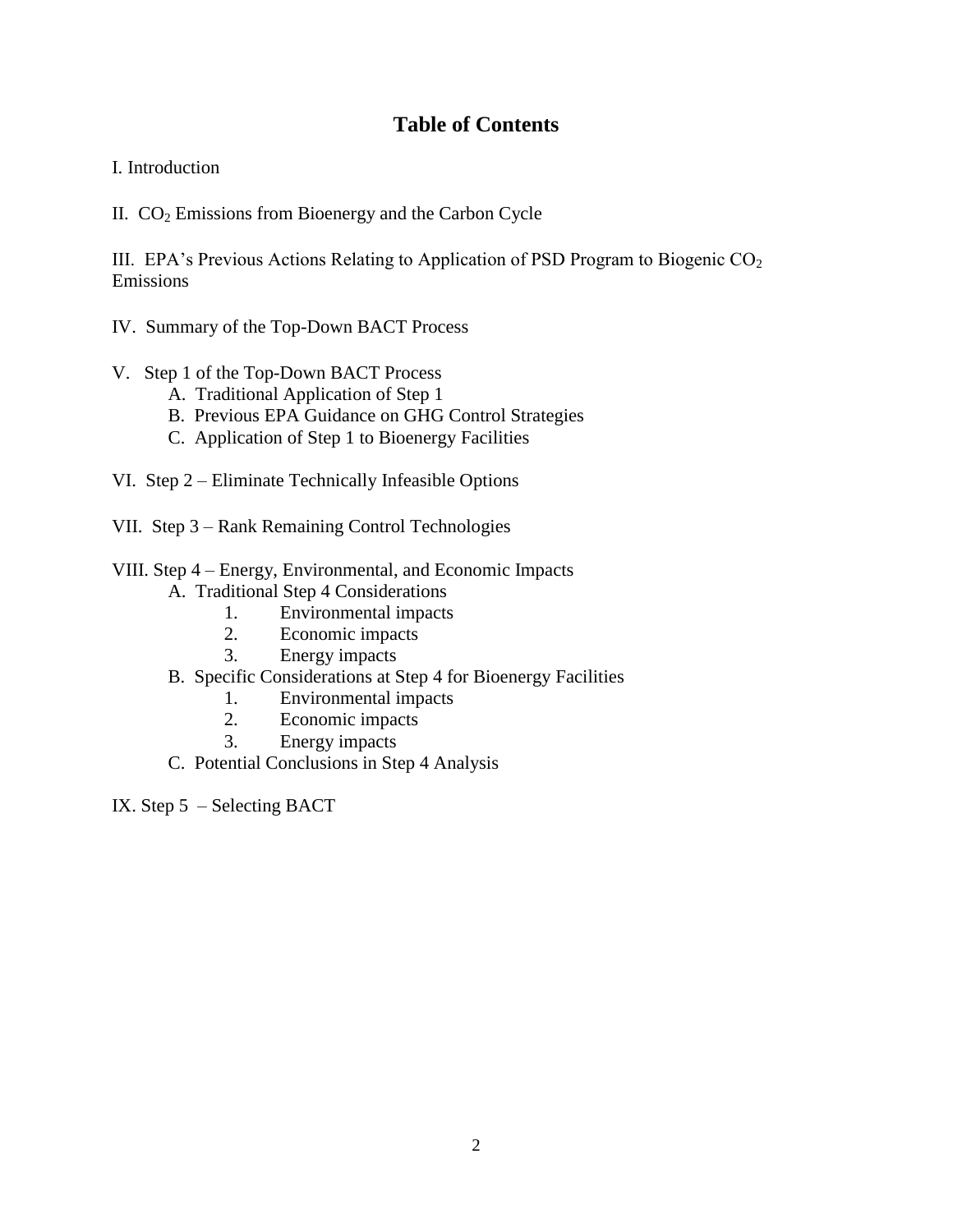## **I. Introduction**

 $\overline{\phantom{a}}$ 

This guidance provides an illustration of reasoning that a Prevention of Significant Deterioration (PSD) permitting authority may use to support the conclusion that the best available control technology (BACT) for carbon dioxide  $(CO_2)$  emissions at a bioenergy facility<sup>1</sup> is the combustion of biogenic fuels by itself. As of January 2, 2011, greenhouse gases (GHG), including  $CO_2$ , became a pollutant subject to regulation under the Clean Air Act  $(CAA)$ . Under existing PSD program regulations and EPA interpretations of those regulations, stationary sources of air pollution that require a PSD permit to authorize construction,<sup>3</sup> and that would have the potential to emit (or would increase GHG emissions by) 75,000 tons  $CO_2$  equivalent ( $CO_{2e}$ ) per year (tpy) or more or are requesting to increase GHG emissions by  $75,000$  tons  $CO<sub>2</sub>e$  per year (tpy) but that did not obtain such a permit prior to January 2,  $2011<sup>4</sup>$  will need to demonstrate to the appropriate reviewing authority<sup>5</sup> that the proposed facility will meet GHG emission limitations through application of BACT.<sup>6</sup> To assist PSD permit applicants and reviewing authorities with making this determination, EPA provided guidance on November 10,

 $1$  A 'bioenergy facility' is defined, for the purposes of this guidance, as a facility that generates energy via the combustion of biologically-derived material other than fossil fuels, for example wood, biosolids, or agricultural products. This could be undertaken either alone or in addition to traditional fossil fuels.<br><sup>2</sup> 75 FR 17004 (April 2, 2010); 75 FR 31514 (June 3, 2010).

<sup>&</sup>lt;sup>3</sup> On June 3, 2010, EPA issued a final rule that "tailors" the applicability provisions of the PSD and title V programs to enable EPA and states to phase in permitting requirements for GHGs in a common sense manner ("Tailoring Rule"). The first Tailoring Rule step begins on January 2, 2011, and ends on June 30, 2011, and this step covers what EPA has called "anyway sources" and "anyway modifications" that would be subject to PSD "anyway" based on emissions of pollutants other than GHGs. The second step begins on July 1, 2011, and continues thereafter to cover both anyway sources and certain other large emitters of GHGs.

<sup>4</sup> 75 FR 17021 (April 2, 2010); 75 FR 31526 (June 3, 2010)

 $<sup>5</sup>$  This may be EPA or a state or local government authority depending on the status of implementation. See</sup> 75 FR 77698 (December 13, 2010); 75 FR 81874 (December 29, 2010); 75 FR 82246 - 82536 (December 30, 2010); 76 FR 752 (January 6, 2011); 76 FR 2070 (January 12, 2011); 76 FR 2581 (January 14, 2011); 76 FR 2591 (January 14, 2011).

<sup>6</sup> 40 CFR 52.21(b)(49)-(50); 40 CFR 51.166(b)(48)-(49); 40 CFR 52.21(b)(12); 40 CFR 51.166(b)(12); 40 CFR 52.21(j)(2)-(3); 40 CFR 51.166(j)(2)-(3); 75 FR 17004 (April 2, 2010); 75 FR 31514 (June 3, 2010).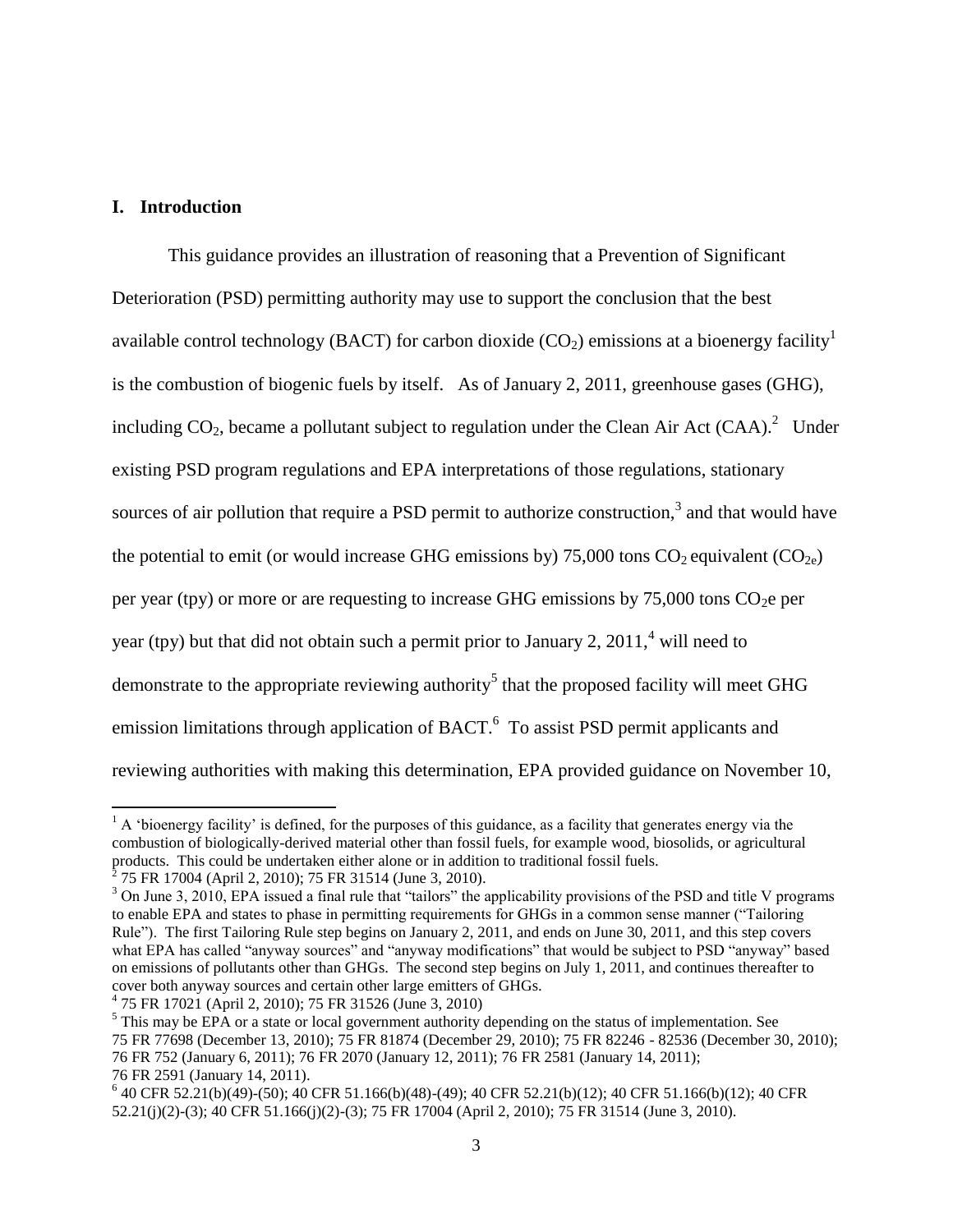2010 entitled *PSD and Title V Permitting Guidance for Greenhouse Gases* ("2010 GHG Permitting Guidance")*,* <sup>7</sup> which includes a section on determining BACT for GHG. In addition to the November 10, 2010 guidance EPA also released technical white papers<sup>8</sup> for several industry sectors.

Any stationary source, including a bioenergy facility, that qualifies as a major stationary source required to obtain a PSD permit must address the BACT requirement for GHGs if it emits or increases its emission of this regulated pollutant in amounts greater than 75,000 tons on a CO<sub>2</sub>e basis.<sup>9</sup> This guidance on determining BACT for CO<sub>2</sub> emissions from a bioenergy facility is intended to supplement the 2010 GHG Permitting Guidance, and not to supersede it. This guidance applies to sources that generate energy from biologically–based material, and it does not apply to other sources that may emit biogenic  $CO<sub>2</sub>$  but do not generate energy from the biological material. For the sources with biogenic emissions not covered by this guidance document, one should consult the 2010 GHG Permitting Guidance and prior guidance EPA has provided on the top-down BACT process.

Concurrent with the release of this guidance, EPA is issuing a proposed rule to defer application of PSD permitting requirements to  $CO<sub>2</sub>$  emissions from biologically-based material (biogenic  $CO_2$  emissions) for a three-year period. The scope of the proposed deferral is wider than the scope of this guidance: the deferral is intended to cover all sources of biogenic  $CO<sub>2</sub>$ emissions, including those that  $\text{emi CO}_2$  from biologically-based material but do not generate energy from it.

EPA expects to take final action on the proposed deferral rule in the July 2011 timeframe. In the event that EPA finalizes the deferral for the PSD program as proposed, states may require

<sup>7</sup> http://www.epa.gov/nsr/ghgdocs/epa-hq-oar-2010-0841-0001.pdf

<sup>8</sup> http://www.epa.gov/nsr/ghgpermitting.html

 $9^9$  75 Fed. Reg. at 31606-07; 40 CFR 52.21(b)(49); 40 CFR 52.166(b)(48).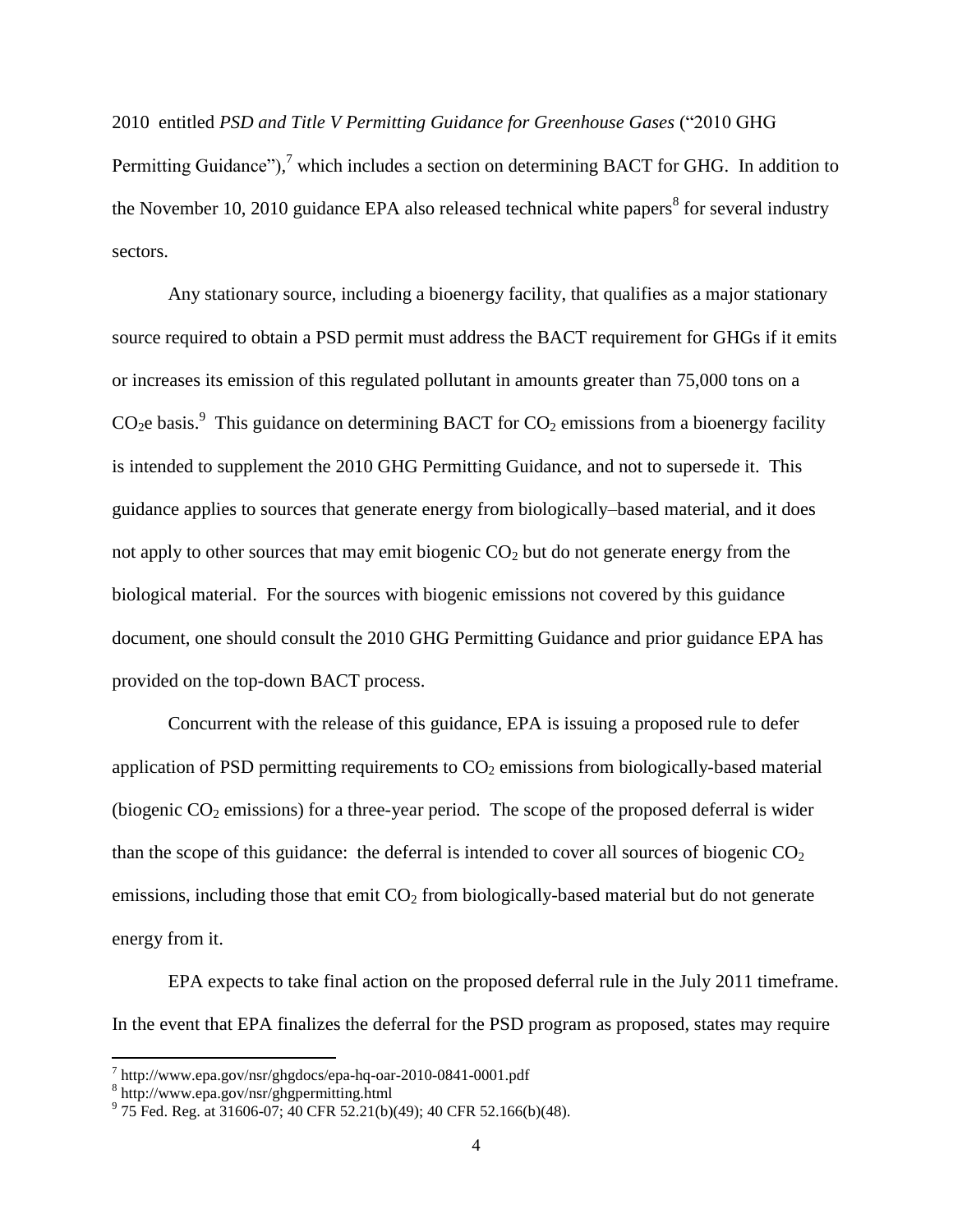additional time to review their state laws to incorporate the deferral established by that rule. To the extent no such deferral is available under the PSD permitting regulations applicable at the time a permitting authority issues a PSD permit for a bioenergy facility, the reasoning described below may be used on an interim basis to support a conclusion in such a permit that BACT for  $CO<sub>2</sub>$  is combustion of biomass fuels alone.

This document does not provide a final determination of BACT for a particular source, since such determinations can only be made by individual permitting authorities on a case-bycase basis after consideration of the record in each case. Upon considering the record in an individual case, if a permitting authority has a reasoned basis to address particular issues discussed in this document in a different manner than EPA recommends here, permitting authorities (including EPA) have the discretion to do so in decisions on individual permit applications consistent with the relevant requirements in the CAA and regulations. However, EPA believes the analysis described below will be sufficient in most cases to support the conclusion that utilization of biomass fuel alone is BACT for a bioenergy facility.

It is also important to note that this guidance is meant to be interim guidance only and that once EPA completes the detailed examination of the science and technical issues associated with accounting for biogenic  $CO<sub>2</sub>$  emissions from stationary sources, as discussed in the proposed deferral, those analyses may outweigh many of the considerations mentioned in this guidance.

#### **II. CO<sup>2</sup> Emissions from Bioenergy and the Carbon Cycle**

Carbon dioxide emissions from bioenergy facilities are generated during the combustion of biologically-based material (e.g., forest or agricultural products) for energy. The term  $^{\circ}CO_{2}$ emissions from bioenergy' is used in this guidance to describe biogenic  $CO<sub>2</sub>$  emissions from a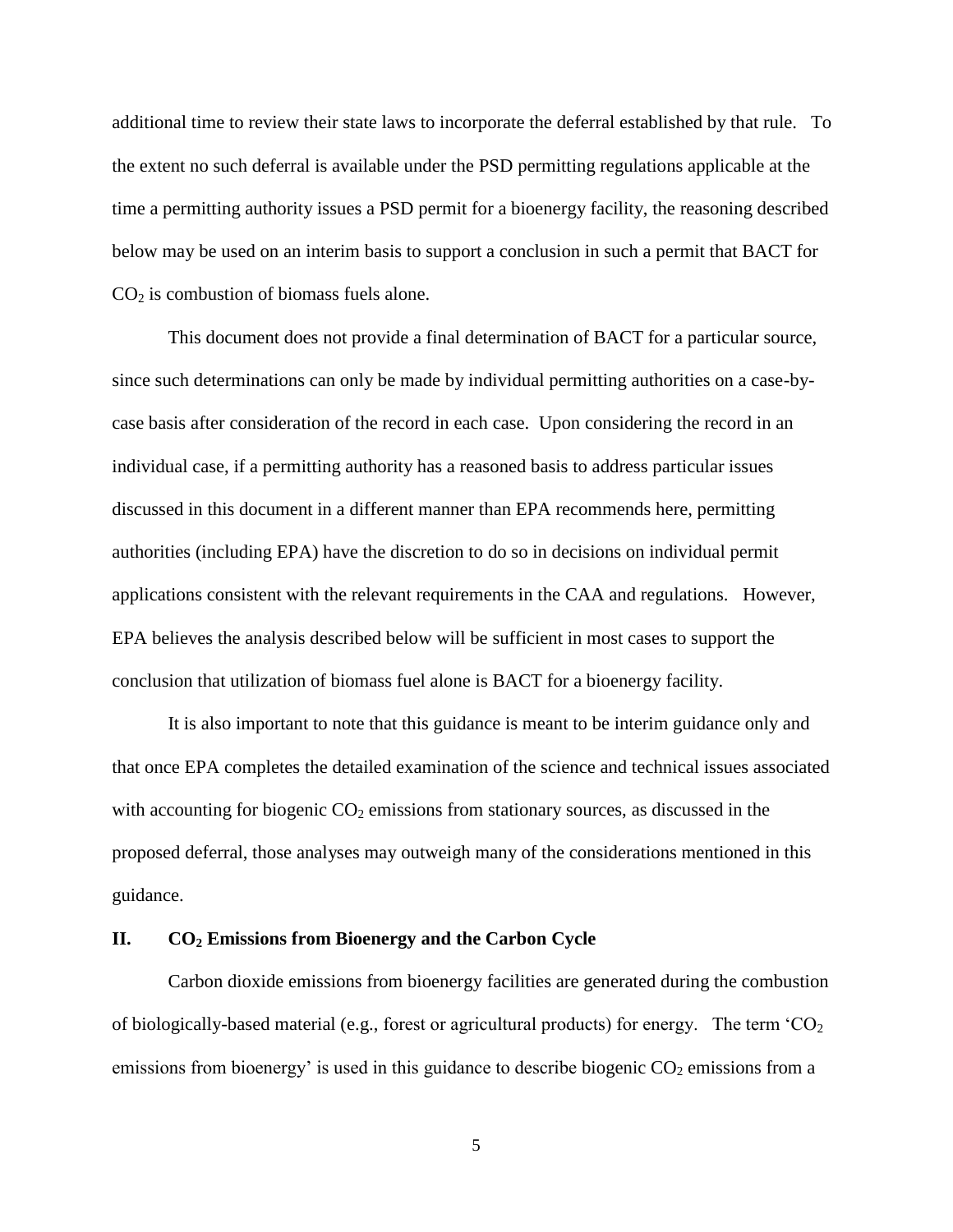stationary source that directly result from the combustion of biologically-based materials other than fossil fuels when these materials are used to generate energy. Although every molecule of  $CO<sub>2</sub>$  has the same radiative forcing in the atmosphere regardless of its source,  $CO<sub>2</sub>$  emissions from bioenergy merit unique consideration in the BACT analysis because land-based biomass carbon stocks can be replenished more quickly than fossil fuel carbon stocks, and thus these biogenic carbon stocks can act as a sink on a shorter time scale than fossil carbon. For example, many coal deposits in North America originated hundreds of millions of years ago. In contrast, the reservoirs of carbon found on the surface of Earth, in pools such as tree biomass and cropland soils, have accumulated over decades, not millennia.

Through relatively rapid photosynthesis, plants absorb  $CO<sub>2</sub>$  from the atmosphere and add it to their biomass, which contains roughly 50% carbon by weight, through a process called sequestration. When biological material such as plant biomass is harvested or cleared from the land and burned for energy, the material acts as a source of carbon, releasing its stored carbon back to the atmosphere as  $CO<sub>2</sub>$ . Over large spatial scales such as states, regions, or continents, if more carbon is sequestered in plant biomass than is emitted to the atmosphere through processes such as harvest, fire, or natural decomposition, plant biomass acts as a net sink for carbon. Conversely, if more carbon is released than is sequestered, plant biomass acts as a net source for carbon.

EPA's Inventory of U.S. Greenhouse Gas Emissions and Sinks (the Inventory)<sup>10</sup> tracks annual GHG emissions and sinks including emissions of  $CO<sub>2</sub>$ , methane (CH<sub>4</sub>), nitrous oxide  $(N_2O)$ , hydrofluorocarbons (HFCs), perfluorocarbons (PFCs), and sulfur hexafluoride (SF<sub>6</sub>). That report estimates all anthropogenic sources and sinks of GHG emissions at the national

 $\overline{a}$ 

<sup>&</sup>lt;sup>10</sup> US EPA. 2010. Inventory of U.S Greenhouse Gas Emissions and Sinks: 1990-2008. U.S. EPA #430-R-10-06.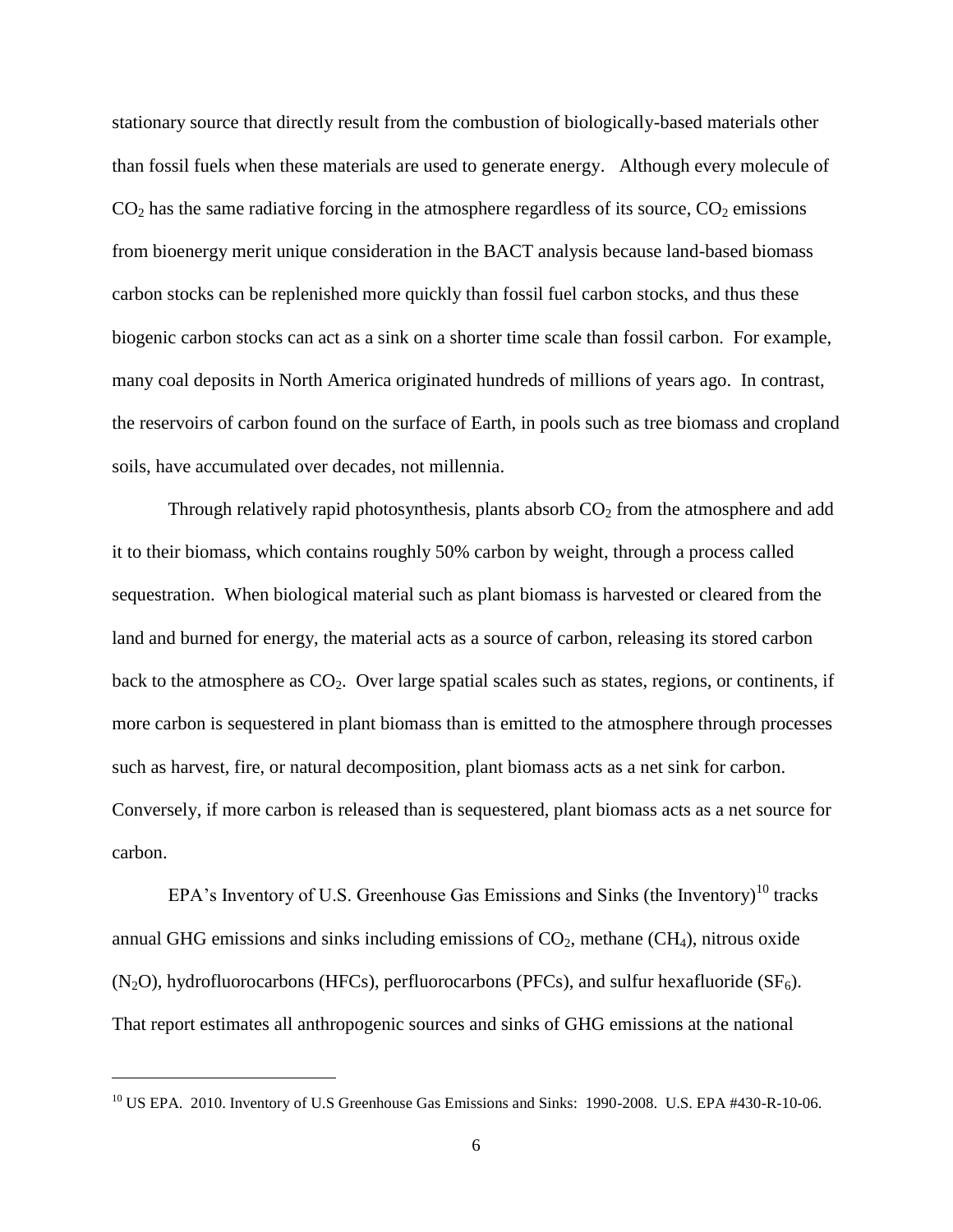scale, classified into six broad sectors: Energy, Industrial Processes, Solvents and Other Product Uses, Agriculture, Land-Use, Land-Use Change and Forestry (LULUCF), and Waste. The Energy Sector includes all GHGs emitted during the production, transformation, handling and consumption of energy commodities, including fuel combustion. The LULUCF Sector includes emissions and sequestration resulting from human activities that influence the way land is used or that affect the size of carbon stocks on land. Thus, at the national level,  $CO_2$  emissions from biomass combustion are not included in the estimate of emissions from a country"s Energy Sector, even though the emissions physically occur at the time and place in which useful energy is being generated (e.g., power plant or automobile).

Averaged over the years 1990-2008, data from the Inventory show that the LUCF sector in the United States has been a net sink of 841 Teragrams carbon dioxide equivalent  $(CO<sub>2</sub>e)$  per year.<sup>11</sup> This sink is roughly 12% of the average gross emissions from all other sources combined in the United States over the same time period. Future national projections under business as usual (BAU), as reported in the Fifth U.S Climate Action Report (CAR) submitted to the UNFCCC in 2010, suggest that this LUCF sink is likely to continue, if not increase in size, at least until  $2020$ <sup>12</sup>

Biogenic  $CO<sub>2</sub>$  emissions are distinct from other regulated pollutants at bioenergy facilities because, unlike other pollutants and other GHGs,  $CO<sub>2</sub>$  emissions can participate directly in the global carbon cycle through photosynthesis, which is critical for the maintenance of life on Earth. Further, emissions of  $CO<sub>2</sub>$  can dwarf emissions of other GHGs from biomass combustion. For example,  $CO_2$  makes up 97.9% of the global warming potential (GWP) of the GHG

 $11$  See Tables 1 and 2 in Appendix.

<sup>&</sup>lt;sup>12</sup> U.S. Climate Action Report 2010. Fifth National Communication of the United States of America under the United National Framework Convention on Climate Change. Chapter 5 Projected Greenhouse Gas Emissions, page 81. [www.state.gov/documents/organization/140636.pdf](http://www.state.gov/documents/organization/140636.pdf)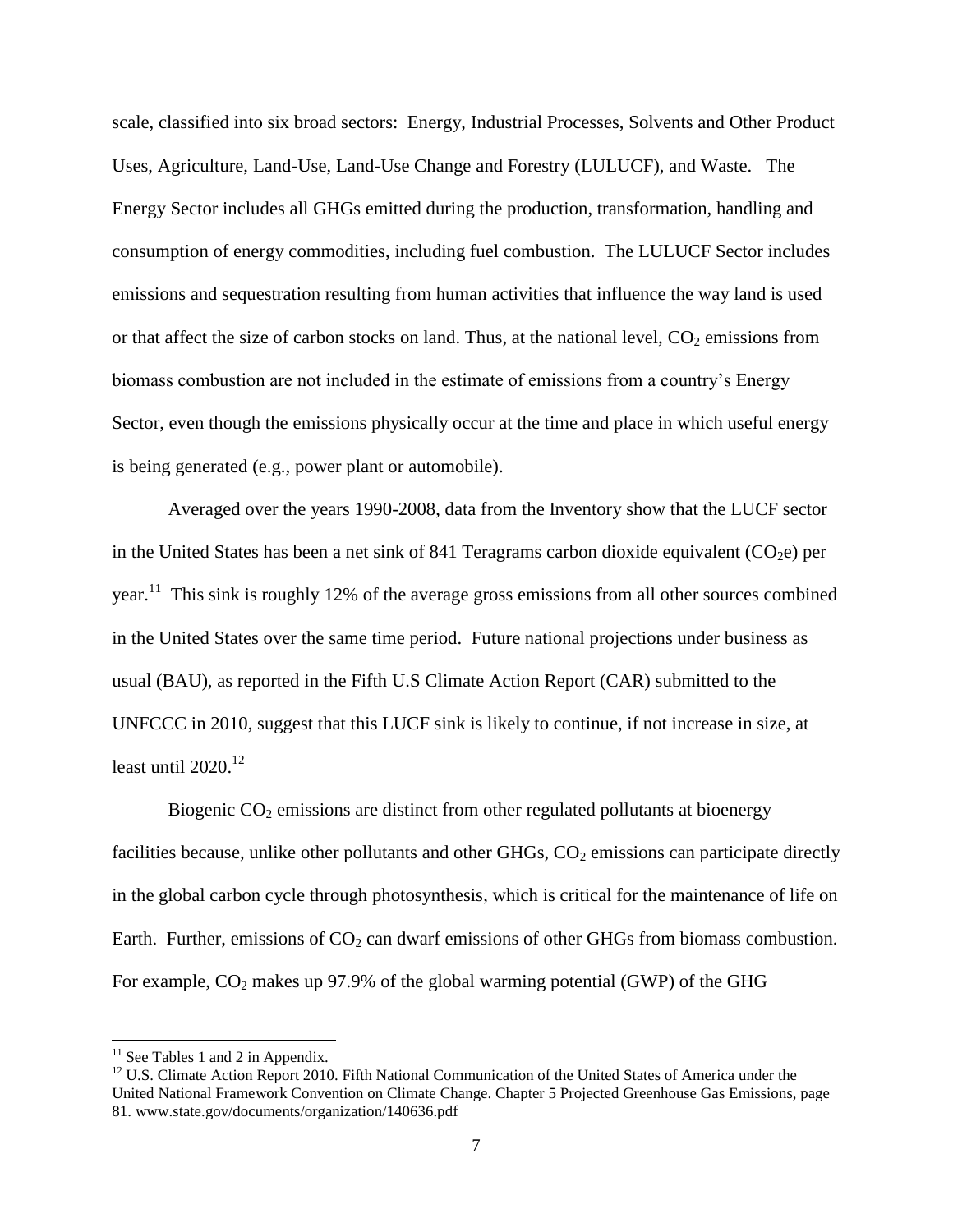emissions from wood and wood residuals.<sup>13</sup> Finally, because sequestration of  $CO_2$  emissions in living plant material outside the boundaries of the facility may counteract the emissions from such facilities on a continuous basis, this unique dynamic merits consideration in the BACT analysis. This argument is underlined by the fact that GHGs such as  $CO<sub>2</sub>$  are well-mixed in the atmosphere at large spatial scales; therefore, the need to reduce them directly at the facility is of lesser importance so long as their net atmospheric impact is accounted for and is negative or zero.

## **III. EPA's Previous Actions Relating to Application of the PSD Program to Biogenic CO<sup>2</sup> Emissions**

On the basis of the Inventory results described above and other considerations, stakeholders have requested that EPA exclude, either partially or wholly, biogenic  $CO<sub>2</sub>$  emissions for the purposes of the BACT analysis and the PSD program based on the view that the biological material used to generate energy can also serve as a sink for carbon. In its notice proposing the PSD and Title V Greenhouse Gas Tailoring Rule, EPA referenced the Inventory for the applicable global warming potential (GWP) values and guidance on how to calculate a source's GHG emissions in tons per year (tpy)  $CO<sub>2</sub>e$ . While EPA referred to the Inventory for GWP identification purposes only, several commenters appeared to misunderstand our intent. The narrow reference to the use of GWP values for estimating GHG emissions was provided to offer consistent guidance on how to calculate these emissions and was not intended as an indication, direct or implied, that biogenic emissions would be excluded from permitting applicability merely by association with the national Inventory.<sup>14</sup> As noted above, the Inventory

<sup>&</sup>lt;sup>13</sup> See CO<sub>2</sub>, CH<sub>4</sub> and N<sub>2</sub>O GWPs in Table A-1 of 40 CFR Part 98 Subpart A; and emission factors for CO<sub>2</sub>, CH<sub>4</sub> and N2O from combustion of wood and wood residuals in Tables C-1 and C-2 of 40 CFR Part 98 Subpart C.

<sup>&</sup>lt;sup>14</sup> See 74 FR 55351, under the definition for 'carbon dioxide equivalent'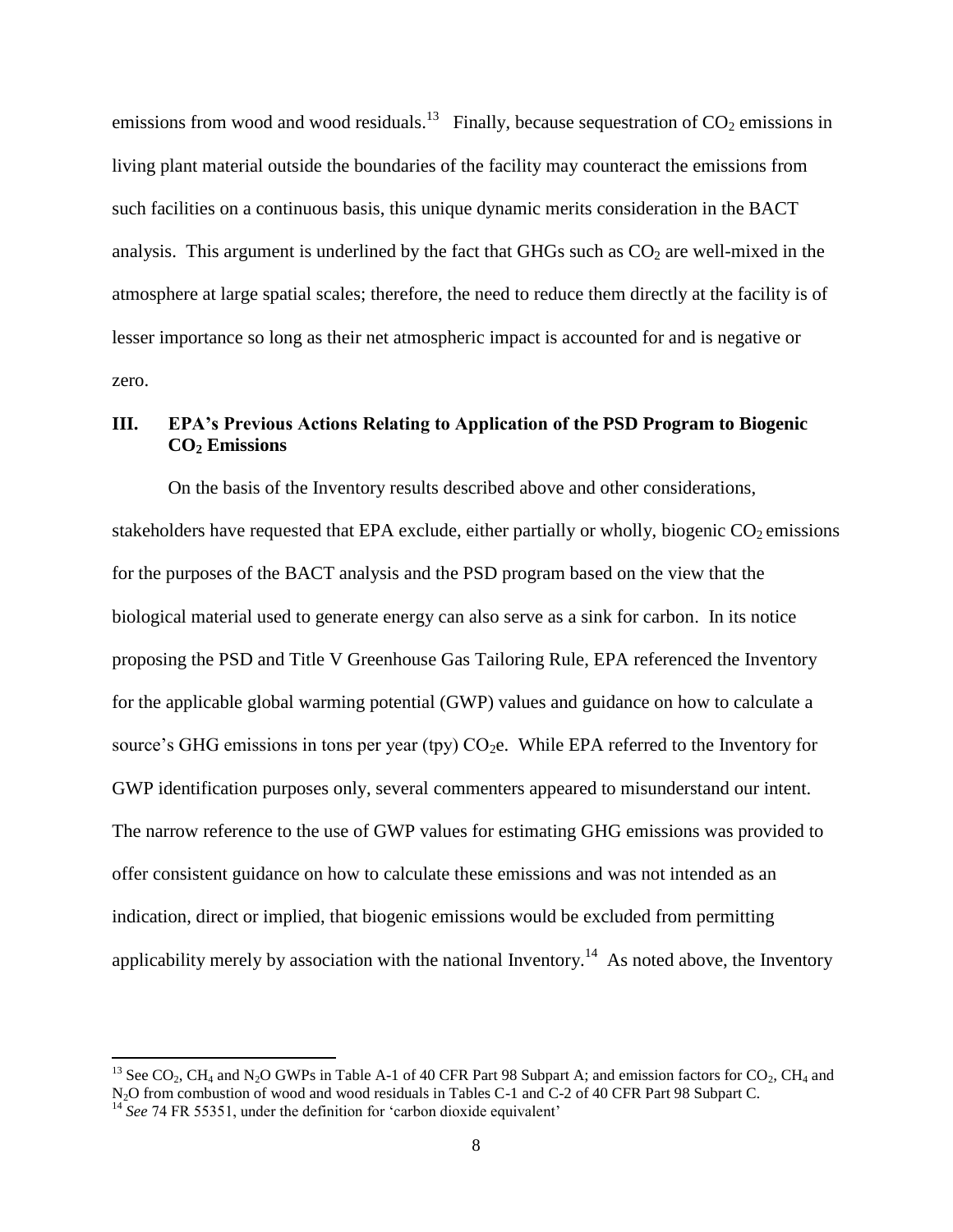does not exclude these emissions, but simply includes them in the LUCF Sector rather than the Energy Sector to avoid double-counting at the national scale.

In response, when finalizing the Tailoring Rule, EPA acknowledged the role that biogenic fuels and feedstocks could play in reducing anthropogenic GHG emissions, and did not dispute the commenters' observations that many state, federal, and international rules and policies treat biogenic sources and fossil sources of  $CO<sub>2</sub>$  emissions differently.<sup>15</sup> Nevertheless, we determined that we lacked a sufficient record at that time to apply the legal rationales utilized in the Tailoring Rule to exclude emissions of  $CO<sub>2</sub>$  from biogenic sources in determining permitting applicability provisions. At that time, we had not requested and did not obtain public comments addressing the particular administrative burden of permitting projects that specifically involve biogenic  $CO_2$  emissions from energy production. Although EPA did not promulgate an applicability exclusion for biogenic emissions in the final Tailoring Rule, EPA did observe that flexibility exists to apply the existing regulations and policies regarding BACT in ways that take into account their net effects on atmospheric GHG concentrations.

In order to explore the issue further following the promulgation of the Tailoring Rule, in July 2010 EPA solicited views from the public through a Call for Information (CFI) on approaches to accounting for biogenic emissions, including whether some or all of a source's biogenic  $CO<sub>2</sub>$  emissions could be discounted based on a determination that they are canceled out by the  $CO<sub>2</sub>$  absorption associated with growing the fuel. Also, we solicited information on the means to estimate and measure  $CO<sub>2</sub>$  emissions from a variety of biogenic fuels.

EPA issued its *PSD and Title V Permitting Guidance for Greenhouse Gases* on November 10, 2010 ("2010 GHG Permitting Guidance"), which discusses the basic information

<sup>15</sup> *See* 75 FR 31514.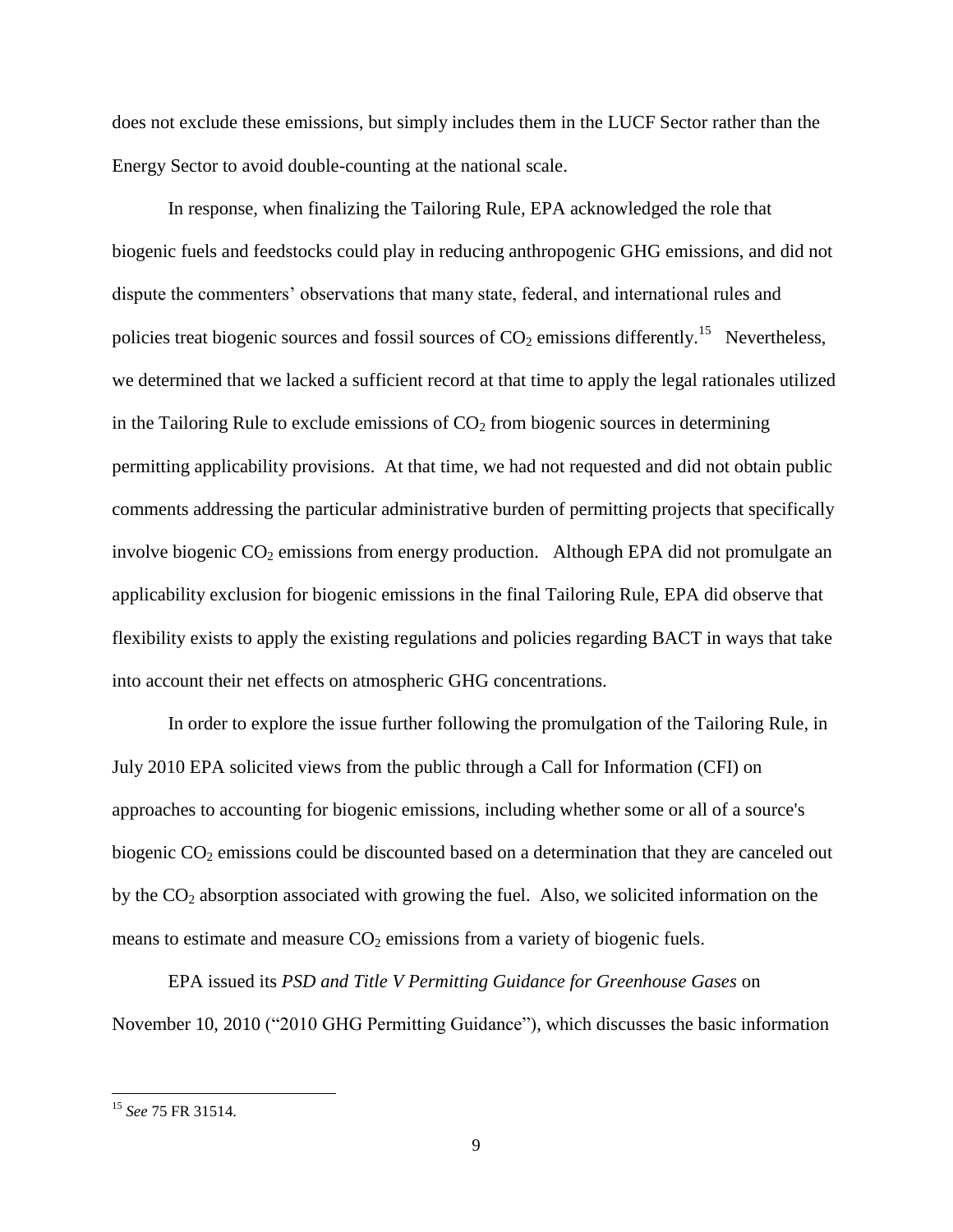that permit writers and applicants need to address GHG emissions in permits.<sup>16</sup> To assist permitting authorities carrying out BACT analyses for GHGs pending further EPA action, the guidance indicated that permitting authorities may consider the environmental, energy and economic benefits that may accrue from the use of certain types of biogenic fuels (e.g., biogas from landfills) for energy generation, consistent with existing air quality standards. Noting that a variety of federal and state policies have recognized that some biogenic fuels can be part of a national strategy to reduce dependence on fossil fuels and to reduce emissions of GHGs, EPA determined that it is appropriate for permitting authorities to account for both existing federal and state policies and their underlying objectives in evaluating the environmental, energy and economic benefits of biogenic fuels. EPA observed that, based on these considerations, permitting authorities might determine in the GHG component of the BACT analysis for new or modified bioenergy facilities, as defined in Section I, that such utilization of biogenic fuels is inherently BACT for GHGs. To assist permitting authorities further in considering these factors, EPA announced its intent to issue guidance that will provide a suggested framework for undertaking an analysis of the environmental, energy and economic impacts of using biogenic fuels in Step 4 of the top-down BACT process.

#### **IV. Summary of the Top-Down BACT Process**

On November 10, 2010, EPA issued the 2010 GHG Permitting Guidance*,* which supplements prior EPA guidance on determining BACT, including EPA"s *1990 Draft New*  Source Review Workshop Manual ("1990 Workshop Manual").<sup>17</sup> In the 2010 GHG Permitting

l

<sup>&</sup>lt;sup>16</sup> PSD and Title V Permitting Guidance for Greenhouse Gases. Prepared by EPA staff. November 2010. Available at:<http://www.epa.gov/nsr/ghgdocs/epa-hq-oar-2010-0841-0001.pdf>

<sup>&</sup>lt;sup>17</sup> "PSD and Title V Permitting Guidance for Greenhouse Gases." Prepared by EPA staff. November 2010. Available at: [http://www.epa.gov/nsr/ghgdocs/epa-hq-oar-2010-0841-0001.pdf;](http://www.epa.gov/nsr/ghgdocs/epa-hq-oar-2010-0841-0001.pdf)

<sup>&</sup>quot;New Source Review Workshop Manual; Draft." October 1990.

Available at: http://www.epa.gov/ttn/nsr/gen/wkshpman.pdf.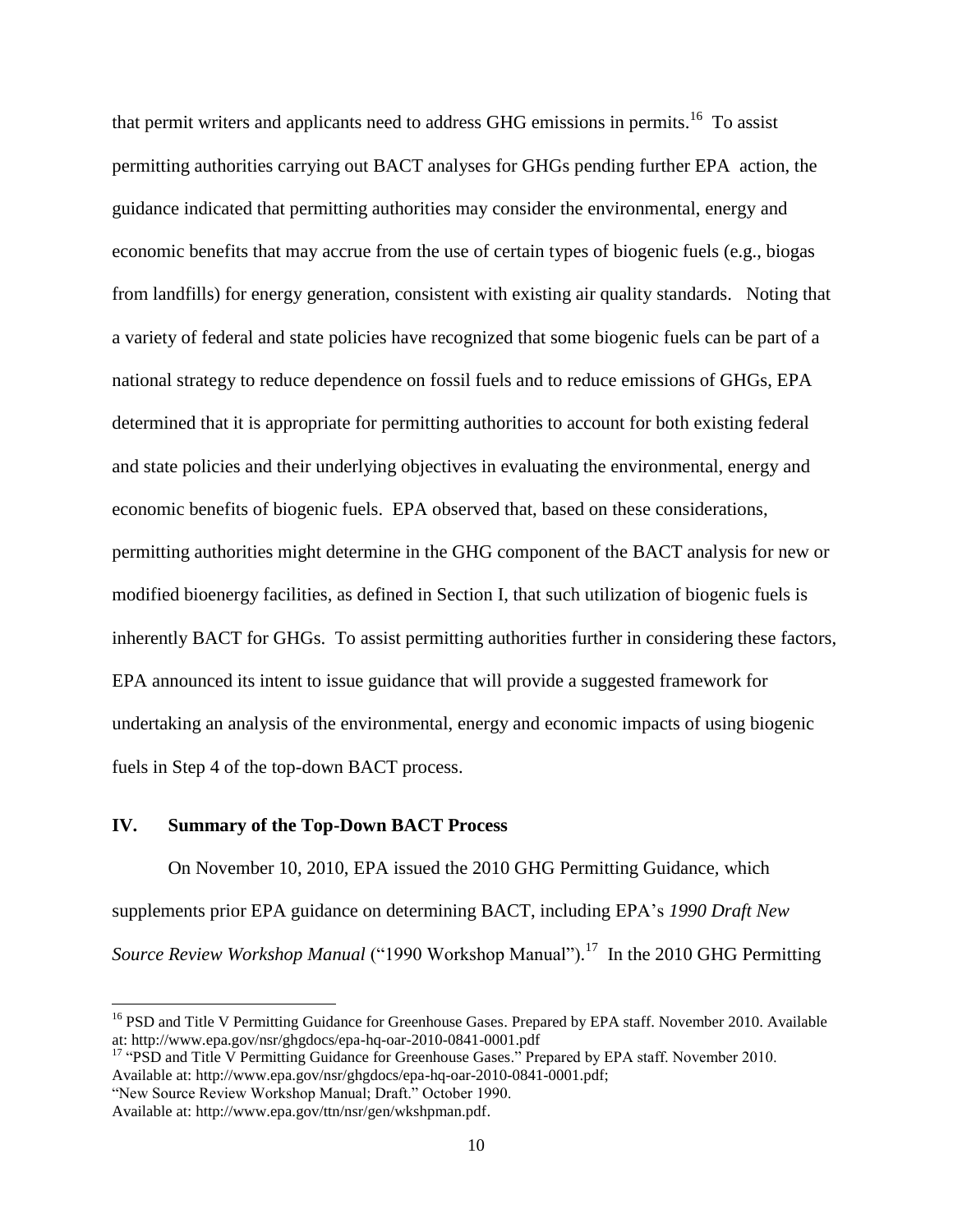Guidance, EPA recommends that permitting authorities continue to use the Agency"s five-step "top-down" BACT process to determine BACT for GHGs. In brief, the top-down process calls for all available control technologies for a given pollutant to be identified and ranked in descending order of control effectiveness. A permit applicant should first examine the highestranked ("top") option. The top-ranked option(s) should be established as BACT unless the permit applicant demonstrates to the satisfaction of the permitting authority that technical considerations, or energy, environmental, or economic impacts justify a conclusion that the topranked technology is not "achievable" in that case. If the most effective control strategy is eliminated in this fashion, then the next most effective alternative should be evaluated, and so on, until an option is selected as  $BACT.<sup>18</sup>$  This analysis should be conducted for each regulated NSR pollutant that is subject to the BACT requirement in a given case.

EPA has broken down this analytical process into the following five steps, some of which are discussed in detail later in this section.

Step 1: Identify all available control technologies.

Step 2: Eliminate technically infeasible options.

Step 3: Rank remaining control technologies.

Step 4: Evaluate most effective controls and document results.

Step 5: Select BACT.

For additional detail on this process, consult the 2010 GHG Permitting Guidance and references contained therein. As this guidance focuses on unique considerations for bioenergy facilities, the discussion that follows elaborates only on those steps where EPA believes such considerations are most likely to arise.

<sup>&</sup>lt;sup>18</sup> 2010 GHG Permitting Guidance at 18.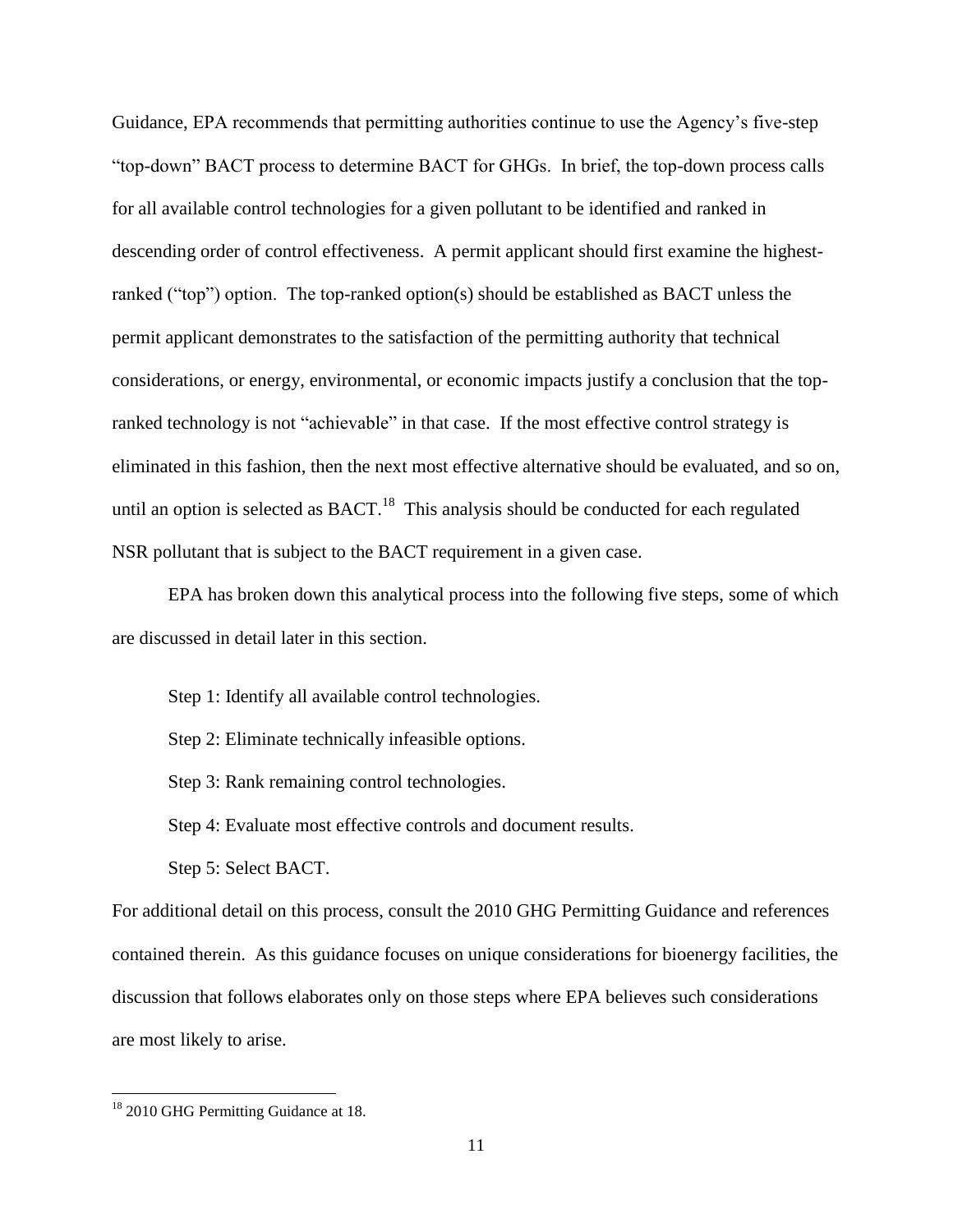## **V. Step 1 of the Top-Down BACT Process**

#### A. Traditional Application of Step 1

The first step in the top-down BACT process is to identify all available control options. Available control options are those air pollution control technologies or techniques (including lower-emitting processes and practices) that have the potential for practical application to the emissions unit and the regulated pollutant under evaluation. They typically include the application of alternative production processes, methods, systems, and techniques, including clean fuels or treatment or innovative fuel combustion for control of the affected pollutant.<sup>19</sup>

However, while Step 1 is intended to capture a broad array of potential options for pollution control, this step of the process is not without limits. EPA has recognized that a Step 1 list of options need not necessarily include inherently lower polluting processes that would fundamentally redefine the nature of the source proposed by the permit applicant.<sup>20</sup> BACT should generally not be applied to regulate the applicant's purpose or objective for the proposed facility. In assessing whether an option would fundamentally redefine a proposed source, EPA recommends<sup>21</sup> that permitting authorities apply the analytical framework recently articulated by the Environmental Appeals Board.  $^{22}$  The underlying record will be an essential component of a

 $\overline{a}$ 

<sup>&</sup>lt;sup>19</sup> See pages 25-34 of "PSD and Title V Permitting Guidance for Greenhouse Gases." (November 2010) for more general background on Step 1 of the top-down process.

<sup>20</sup> *In re Prairie State Generating Company*, 13 E.A.D. 1, 23 (EAB 2006).

<sup>21</sup> *See, generally, In the Matter of American Electric Power Service Corporation, Southwest Electric Power Company, John W. Turk Plant*, Petition No. VI-2008-01 (Order on Petition) (December 15, 2009) (title V order referencing and applying framework developed by the EAB) ; *In the Matter of Cash Creek Generation, LLC*, Petition Nos. IV-2008-1 & IV-2008-2 (Order on Petition) (December 15, 2009) (same).

 $22$  The EPA Environmental Appeals Board has applied this framework for evaluating redefining the source questions in three cases involving coal-fired power plants. *In re Desert Rock Energy Company*, PSD Appeal No. 08-03 et al. (EAB Sept. 24, 2009); *In re Northern Michigan University*, PSD Appeal No. 08-02 (EAB Feb. 18, 2009); *In re Prairie State Generating Company*, 13 E.A.D. 1 (EAB 2006). For additional examples of how EPA approached the redefining the source issue in the context of power plants prior to developing this analytical framework, see the following decisions. *In re Old Dominion Electric Cooperative*, 3 E.A.D. 779 (Adm"r 1992); *In re Hawaiian Commercial & Sugar Co.*, 4 E.A.D. 95 (EAB 1992); *In re SEI Birchwood Inc*., 5 E.A.D. 25 (EAB 1994). EPA also considered this issue in the context of waste incinerators prior to developing the recommended analytical framework. *In re Pennsauken*, 2 E.A.D. 667 (Adm"r 1988); *In the Matter of Spokane Regional Waste-to-Energy*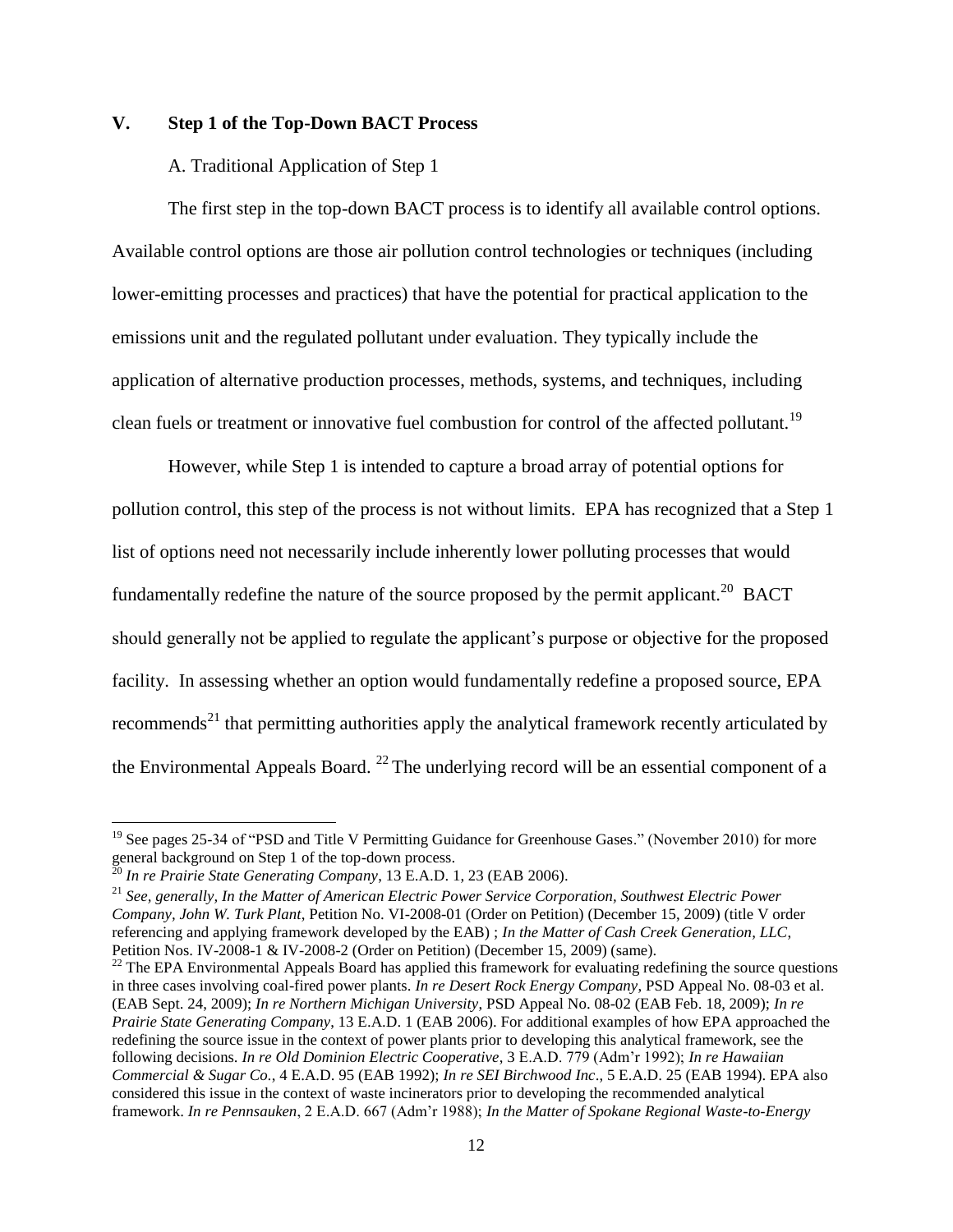supportable BACT determination that a candidate control technology redefines the source.<sup>23</sup> The "redefining the source" issue is ultimately a question of degree that is within the discretion of the permitting authority. Ultimately, any decision to exclude an option on "redefining the source" grounds must be explained and documented in the permit record, especially where such an option has been identified as significant in public comments.<sup>24</sup> The 2010 GHG Permitting Guidance provides more information that permit writers and applicants may consult on this topic.

The CAA includes "clean fuels" in the definition of  $BACT<sup>25</sup>$  While clean fuels that would reduce GHG emissions should be considered, EPA has recognized that the initial list of control options for a BACT analysis does not need to include "clean fuel" options that would fundamentally redefine the source. Such options include those that would require a permit applicant to switch to a primary fuel type (e.g., coal, natural gas, or biomass) other than the type of fuel that an applicant proposes to use for its primary combustion process.

#### B. Previous EPA Guidance on GHG Control Strategies

l

As EPA discussed in the 2010 GHG Permitting Guidance, for the purposes of a BACT analysis for GHGs, EPA classifies carbon capture and sequestration as an add-on pollution control technology<sup>26</sup> that is "available"<sup>27</sup> for large  $CO_2$ -emitting facilities including fossil fuel-

<sup>23</sup> *In re Desert Rock Energy Company*, PSD Appeal No. 08-03 et al. (EAB Sept. 24, 2009), slip op. at 65, 76.

*Facility*, 2 E.A.D. 809 (Adm"r 1989); *In the Matter of Brooklyn Navy Yard Resource Recovery Facility*, 3 E.A.D. 867 (EAB 1992); *In re Hillman Power Co., LLC*, 10 E.A.D. 673, 684 (EAB 2002). In another case, EPA considered this question in the context of a conversion of a natural-gas fired taconite ore facility to a petcoke fuel. *In re Hibbing Taconite Co*., 2 E.A.D. 838 (Adm"r 1989). For an example of the application of this concept to a fiberglass manufacturing facility, see *In re Knauf Fiber Glass*, 8 E.A.D 121 (EAB 1998).

<sup>24</sup> *In re Desert Rock Energy Company*, slip op. at 70-71, 76-77; *In the Matter of Cash Creek Generation*, Order at 7- 10.

 $25$  42 USC 7579(3). EPA has not yet updated the definition of BACT in the PSD regulations to reflect the addition of the "clean fuels" language that occurred in the 1990 amendments to the Clean Air Act. 40 CFR 52.21(b)(12); 40 CFR 51.166(b)(12). Nevertheless, EPA reads and applies its regulations consistent with the terms of the Clean Air Act.

<sup>&</sup>lt;sup>26</sup> EPA recognizes that CCS systems may have some unique aspects that differentiate them from the types of equipment that have traditionally been classified as add-on pollution controls (*i.e.,* scrubbers, fabric filters, electrostatic precipitators). However, since CCS systems have more similarities to such devices than inherently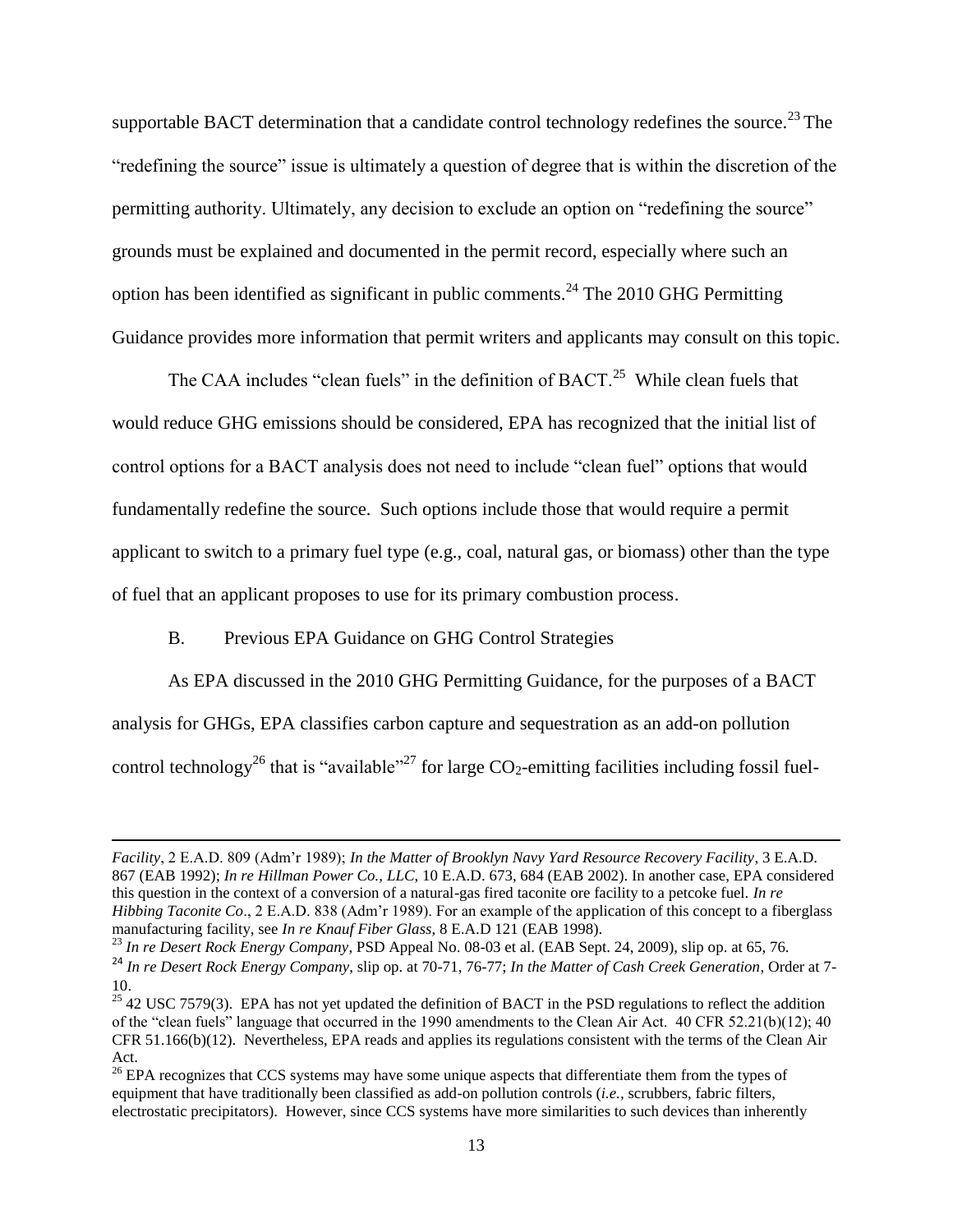fired power plants and industrial facilities with high-purity  $CO<sub>2</sub>$  streams (e.g., hydrogen production, ammonia production, natural gas processing, ethanol production, ethylene oxide production, cement production, and iron and steel manufacturing). For these types of facilities, CCS should be listed in Step 1 of a top-down BACT analysis for GHGs. This does not necessarily mean CCS should be selected as BACT for such sources, since other considerations such as technical feasibility or economic impacts may justify elimination of such options at later steps of the process.

 In addition, EPA has observed that the application of methods, systems, or techniques to increase energy efficiency is a key GHG-reducing opportunity that falls under the category of "lower-polluting processes/practices." Use of inherently lower-emitting technologies, including energy efficiency measures, represents an opportunity for GHG reductions in these BACT reviews. EPA has encouraged permitting authorities to use the discretion available under the PSD program to include the most energy efficient options in BACT analyses for both GHG and other regulated New Source Review (NSR) pollutants. Since the use of add-on controls to reduce GHG emissions is not as well-advanced as it is for most combustion-derived pollutants,

 $\overline{a}$ 

lower-polluting processes, EPA believes that CCS systems are best classified as add-on controls for purposes of a top-down BACT analysis.

 $27$ <sup>27</sup> As noted above, a control option is "available" if it has a potential for practical application to the emissions unit and the regulated pollutant under evaluation. Thus, even technologies that are in the initial stages of full development and deployment for an industry, such as CCS, can be considered "available" as that term is used for the specific purposes of a BACT analysis under the PSD program. In 2010, the Interagency Task Force on Carbon Capture and Storage was established to develop a comprehensive and coordinated federal strategy to speed the commercial development and deployment of this clean coal technology. As part of its work, the Task Force prepared a report that summarizes the state of CCS and identified technical and non-technical challenges to implementation. EPA, which participated in the Interagency Task Force, supports the Task Force's recommendations concerning ongoing investment in demonstrations of the CCS technologies based on the report"s conclusion that: "Current technologies could be used to capture  $CO<sub>2</sub>$  from new and existing fossil energy power plants; however, they are not ready for widespread implementation primarily because they have not been demonstrated at the scale necessary to establish confidence for power plant application. Since the  $CO<sub>2</sub>$  capture capacities used in current industrial processes are generally much smaller than the capacity required for the purposes of GHG emissions mitigation at a typical power plant, there is considerable uncertainty associated with capacities at volumes necessary for commercial deployment." See Report of the Interagency Task Force on Carbon Capture and Storage, p.50 [\(http://www.epa.gov/climatechange/policy/ccs\\_task\\_force.html\)](http://www.epa.gov/climatechange/policy/ccs_task_force.html).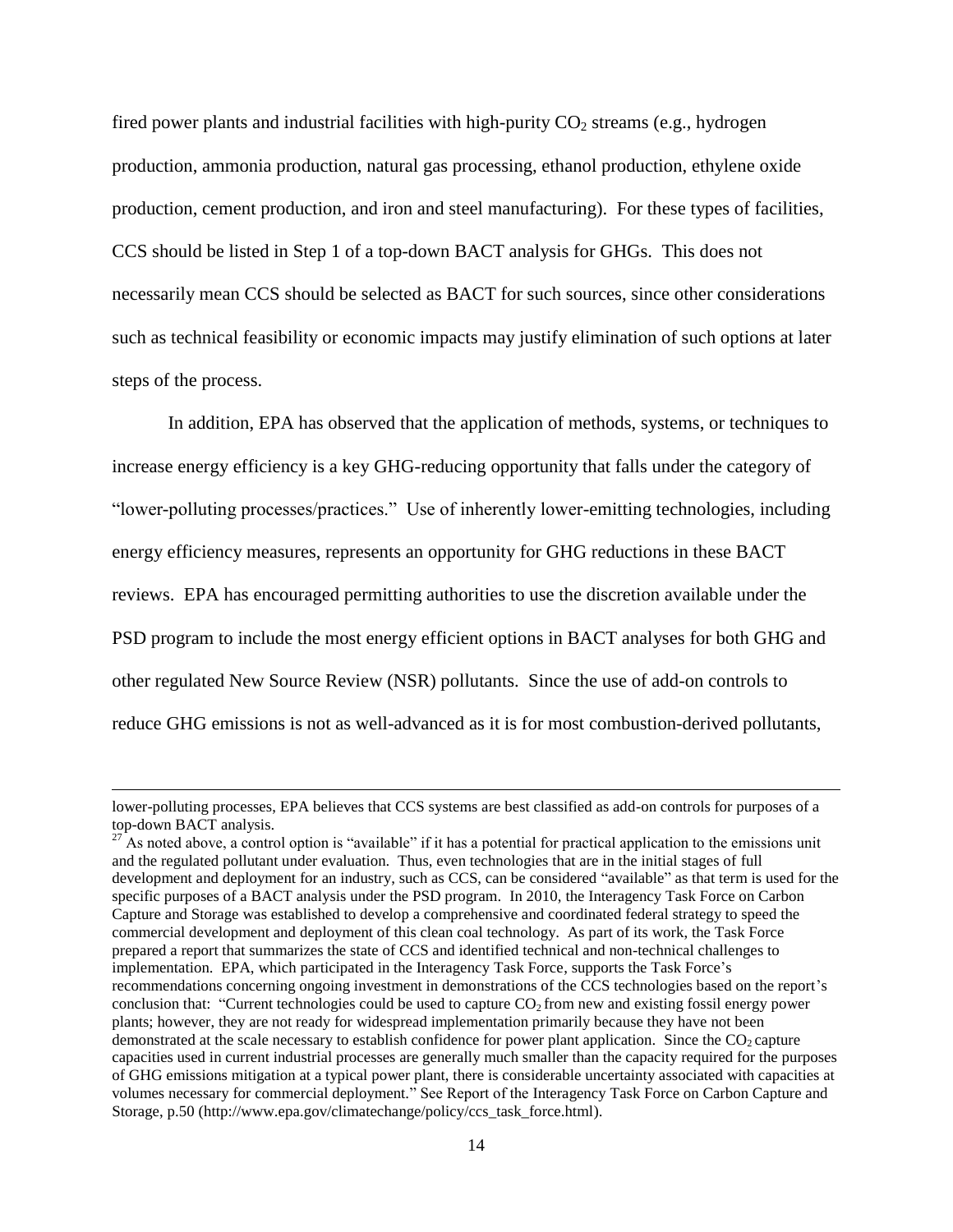initially, in many instances energy efficient measures may serve as the foundation for a BACT analysis for GHGs with add-on pollution control technology and other strategies added as they become more accessible.

C. Application of Step 1 to Bioenergy Facilities

At the outset, when considering an application to construct or modify a bioenergy facility, it will be important to address the extent to which the BACT analysis for GHGs should include comparative evaluation of biogenic fuels and other types of fuels, including fossil fuels. However, where a proposed bioenergy facility can demonstrate that utilizing a particular type of biogenic fuel is fundamental to the primary purpose of the project, then at the first step of the top-down process, permitting authorities can rely on that to determine that use of another fuel would redefine the proposed source.

To the extent this showing is made by a permit applicant proposing to construct or modify an electric generating facility that would utilize biomass fuels alone in the primary production process, the options listed as Step 1 of a top-down BACT analysis for GHGs may be limited to (1) utilization of biomass fuel alone, (2) energy efficiency improvements, and (3) carbon capture and sequestration if the source meets the characteristics summarized above and described in more detail in the 2010 GHG Permitting Guidance.

In cases where a permit applicant proposes to co-fire or combine biomass fuels with another primary fuel type, the list of BACT options should include the option of utilizing both types of primary fuels in different combinations. If the applicant proposes a specific proportional allocation or fuel mix (i.e.,  $\leq$ 5 percent biomass,  $\geq$ 95 percent fossil fuel) and believes other allocations should be eliminated from consideration in the BACT analysis for GHGs, the permit application should provide an explanation as to why the particular allocation desired by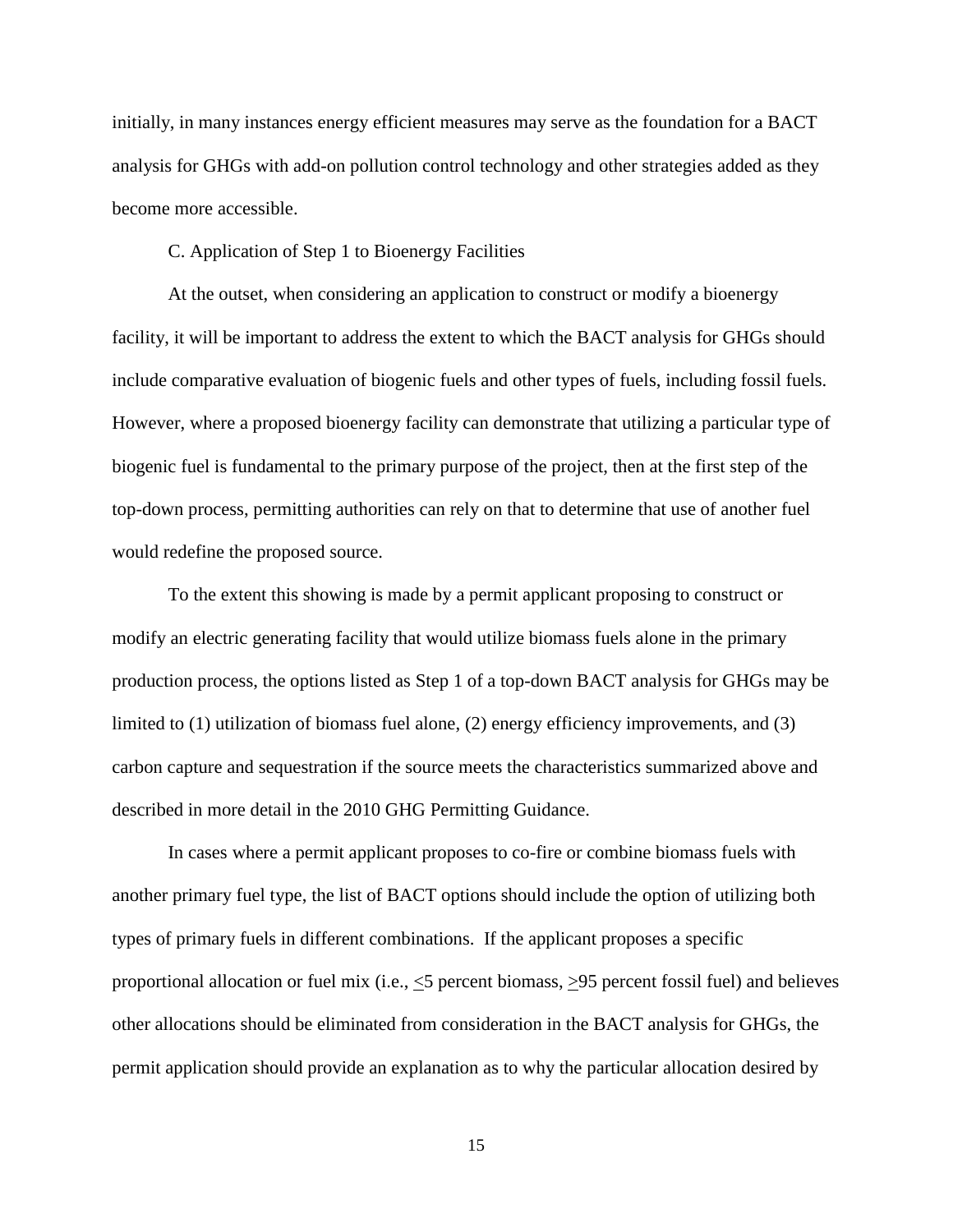the applicant is necessary to achieve a fundamental business objective of the project. If the permit applicant is unable to demonstrate that a different allocation of primary fuels would fundamentally redefine the proposed source, the options at Step 1 should include varying allocations of the two primary fuels if the proportional allocation of fuels has the potential to affect the amount of GHGs emitted from the facility or the net atmospheric GHG concentrations.

Although not necessarily a bioenergy facility, recovery furnaces at kraft pulp and paper mills may not have the option of considering alternative fuels. The fundamental purpose of recovery furnaces used at this type of facility is to recover and regenerate the cooking chemicals (used in the pulping process) from the spent liquor or "black liquor" exiting the digesters and evaporators. As a secondary benefit, this process also produces energy. Requiring such a recovery furnace that is fully integrated into the production process to utilize a fuel other than the black liquor to generate this energy would frustrate the primary purpose of these furnaces to recover and regenerate the cooking chemicals. Thus, EPA believes the option of using alternative fuels in a recovery furnace would fundamentally redefine this type of unit. Facilities proposing to use black liquor in the recovery furnace of the kraft pulping process need not include fuels other than black liquor at Step 1 of a top-down BACT analysis for such a unit.

#### **VI. Step 2 – Eliminate technically infeasible options**

Step 2 of the top-down BACT analysis should be conducted in the same manner for bioenergy facilities as other types of sources. Step 2 is discussed in detail in the 2010 GHG Permitting Guidance. With respect to facilities that are co-firing biomass and other fuels, if the record shows that an option that involves using a greater proportion of biomass fuels than proposed by the permit applicant is not technically feasible, it may be eliminated from further consideration at this step with an appropriate justification.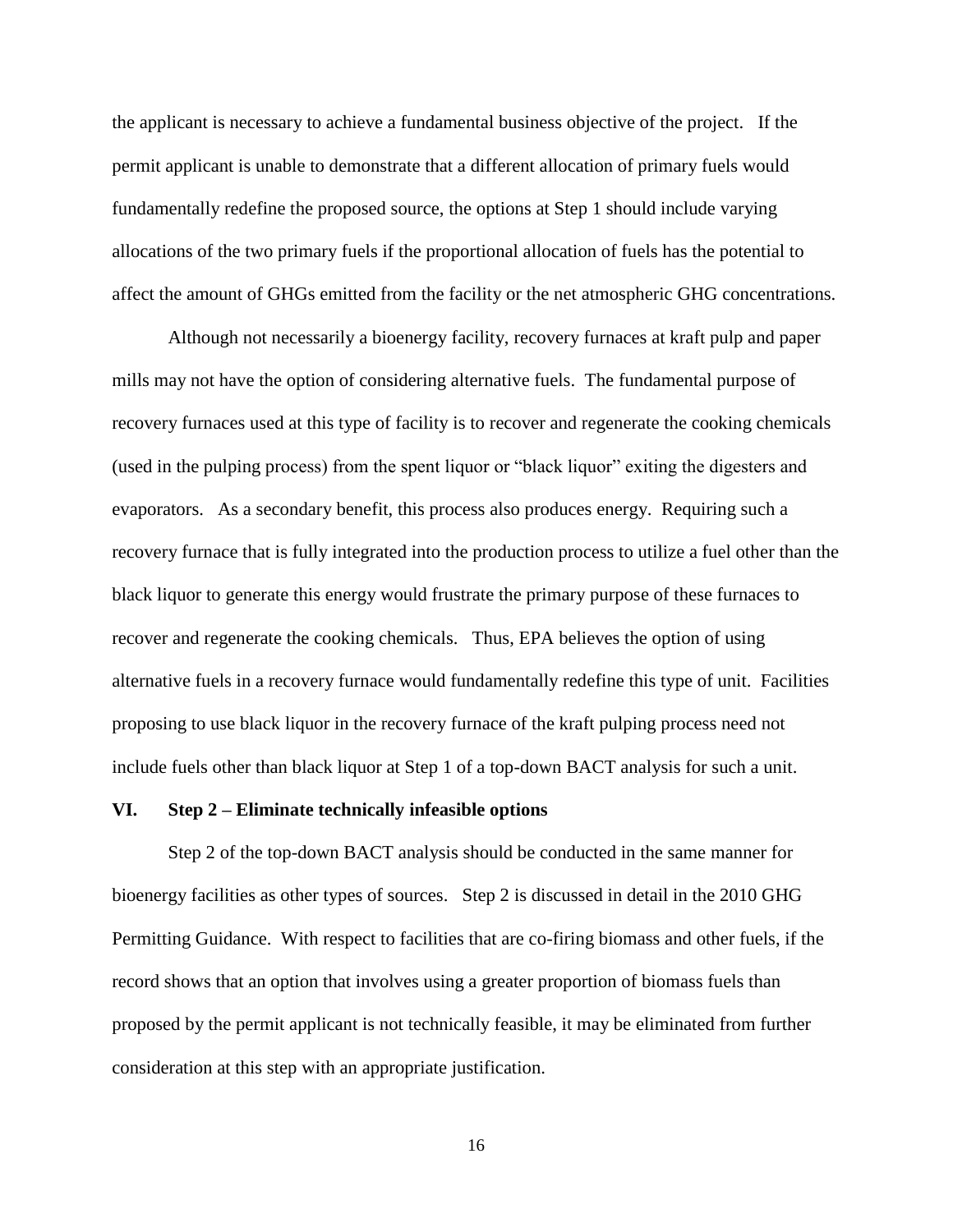#### **VII. Step 3 – Rank remaining control technologies**

As with Step 2, EPA recommends applying the same consideration in Step 3 of the BACT analysis for a bioenergy facility that would apply to other types of sources. Step 3 is discussed in detail in the 2010 GHG Permitting Guidance.

#### **VIII. Step 4 – Energy, Environmental, and Economic Impacts**

#### A. Traditional Step 4 Considerations

Under Step 4 of the top-down BACT analysis, permitting authorities must consider the economic, energy, and environmental impacts arising from each option remaining under consideration. Accordingly, after all available and technically feasible control options have been ranked in terms of control effectiveness (BACT Step 3), the permitting authority should consider any specific energy, environmental, and economic impacts identified with those technologies to either confirm that the top control alternative is appropriate or determine it to be inappropriate. The "top" control option should be established as BACT unless the applicant demonstrates, and the permitting authority agrees, that the energy, environmental, or economic impacts justify a conclusion that the most stringent technology is not "achievable" in that case. If the most stringent technology is eliminated in this fashion, then the next most stringent alternative is considered, and so on.

#### 1. Environmental impacts

EPA and other permitting authorities have most often used this analysis to eliminate more stringent control technologies with significant or unusual effects that are unacceptable in favor of the less stringent technologies with more acceptable collateral environmental effects. However, EPA has also interpreted the BACT requirements to allow for a more stringent technology to remain in consideration as BACT if the collateral environmental benefits of choosing such a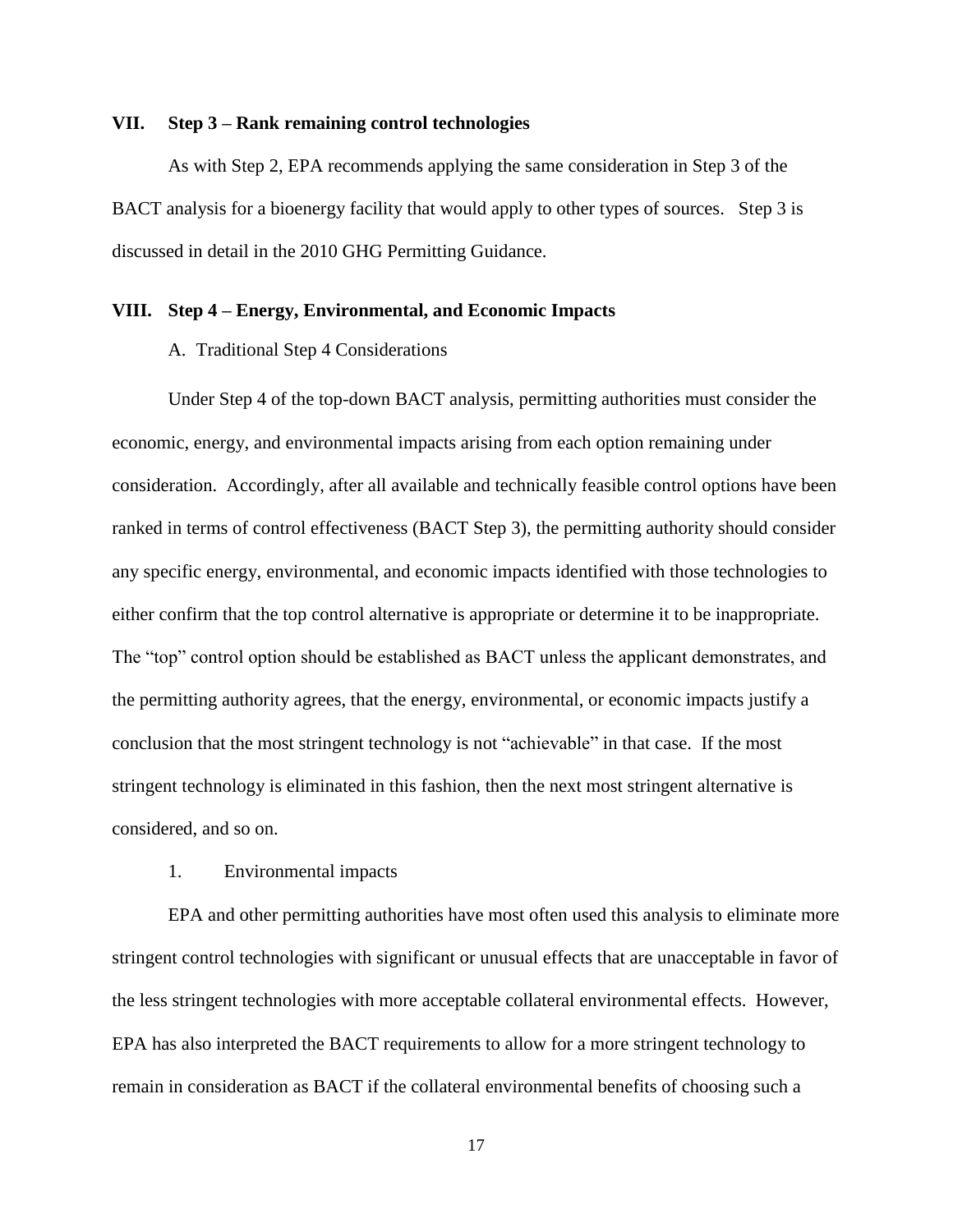technology outweigh the economic or energy costs of that selection.<sup>28</sup> In other words, the permitting authority is not limited to evaluating the impacts of only the "top" or most effective technology but can assess the impacts of all technologies under consideration.<sup>29</sup> The same principle applies when assessing technologies for controlling GHGs.

In BACT Step 4, the applicant and permitting authority should consider both direct and indirect impacts of the emissions control option or strategy being evaluated. EPA has previously referred to BACT Step 4 as the "collateral impacts analysis,"<sup>30</sup> but this term is primarily applicable only to the environmental impact analysis. Overall, the Step 4 analysis is more accurately described as an environmental, economic, and energy impacts analysis that includes both direct and indirect (*i.e.,* collateral) considerations.

Since a BACT limitation must reflect the maximum degree of reduction achievable for each regulated pollutant, EPA has emphasized that the environmental impacts analysis in Step 4 should concentrate on impacts other than direct impacts due to emissions of the regulated pollutant that is the subject of the BACT analysis. EPA has recognized that consideration of a wide variety of environmental impacts is appropriate, such as solid or hazardous waste generation, discharges of polluted water from a control device, visibility impacts, demand on local water resources, and emissions of other pollutants subject to NSR or pollutants not regulated under NSR such as air toxics.<sup>31</sup> In discussing the particulars of a BACT analysis for GHGs, EPA reiterated in the 2010 GHG Permitting Guidance that the environmental impact

l

<sup>28</sup> *In the Matter of North County Resource Recovery Assoc.*, 2 E.A.D. at 230-31.

<sup>29</sup> *In re Knauf Fiber Glass,* 8 E.A.D. at 131 n. 15.

<sup>30</sup> *In re Hillman Power,* 10 E.A.D. at 683; *In the Matter of Columbia Gulf Transmission Co*., 2 E.A.D. 824, 828 n. 5 (Adm"r 1989); In re Kawaihae Cogeneration Project, 7 E.A.D. 107, 116-17 (EAB 1997).

<sup>31</sup> 1990 Workshop Manual at B.46; *In the Matter of North County Resource Recovery Assoc.*, 2 E.A.D. 229, 230 (Adm"r 1986).; *In the Matter of Columbia Gulf Transmission Co*., 2 E.A.D. at 828.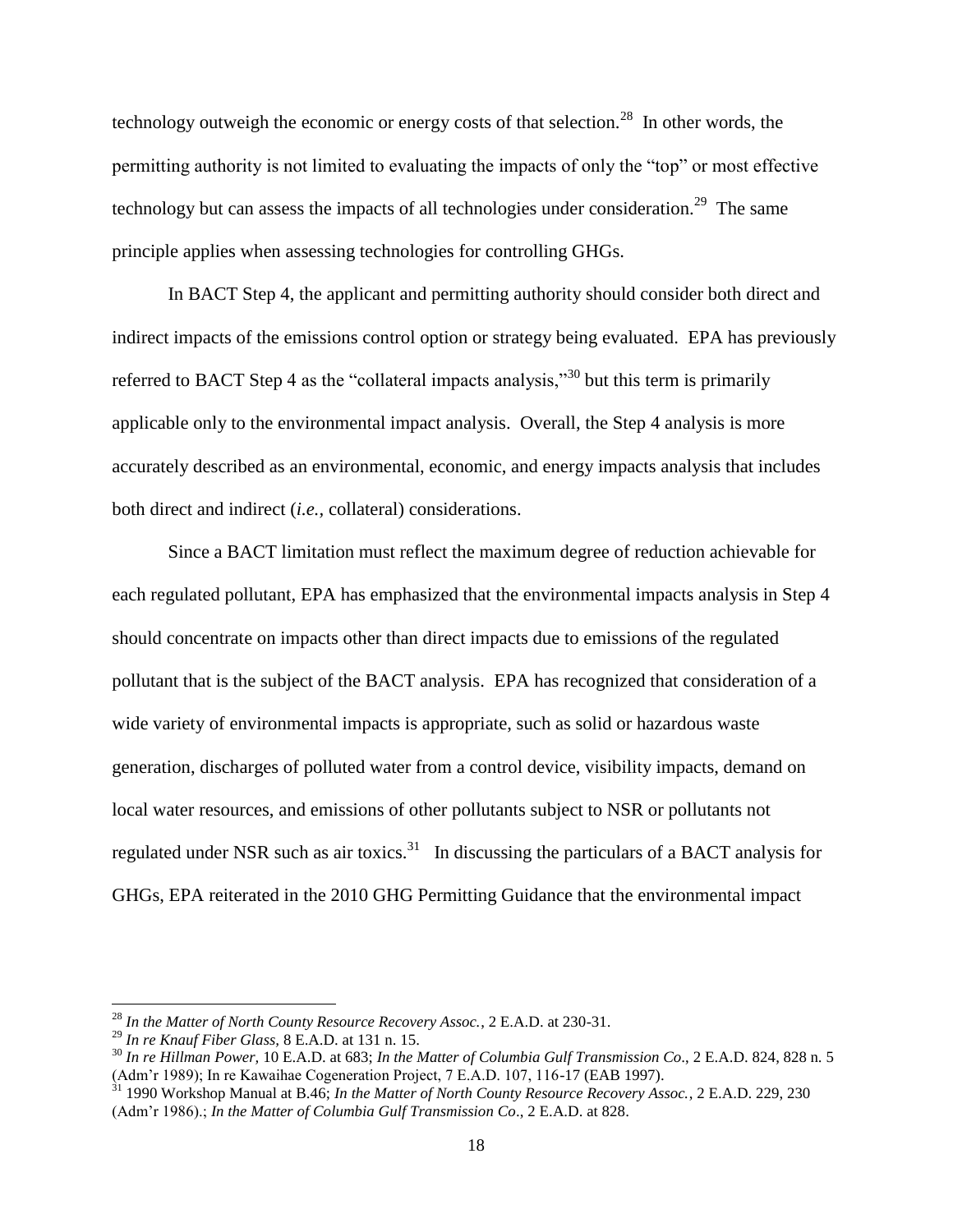analysis should continue to concentrate on impacts other than the direct impacts due to emissions of the regulated pollutant that is the subject of the BACT analysis.

#### 2. Economic impacts

EPA has previously advised that the economic impacts component of the analysis should focus on direct economic impacts calculated in terms of cost effectiveness (dollars per ton of pollutant emission reduced). This cost effectiveness should be addressed on both an average basis for each measure and combination of measures, and on an incremental basis comparing the costs and emissions performance level of a control option to the cost and performance of the next most stringent control option.<sup>32</sup> The emphasis should be on the cost of control relative to the amount of pollutant removed, rather than economic parameters that provide an indication of the general affordability of the control alternative relative to the source. To justify elimination of an option on economic grounds, the permit applicant should demonstrate that the costs of pollutant removal for that option are disproportionately high.<sup>33</sup>

#### 3. Energy impacts

EPA has traditionally called for the energy impacts analysis to consider only direct energy consumption and not indirect energy impacts, such as the energy required to produce raw materials for construction of control equipment.<sup>34</sup> Direct energy consumption impacts include the consumption of fuel and the consumption of electrical or thermal energy. This energy impacts analysis should include an assessment of demand for both electricity that is generated onsite and power obtained from the electrical grid, and may include an evaluation of impacts on fuel scarcity or a locally desired fuel mix in a particular area. Applicants and permitting

 $32$  1990 Workshop Manual, Section IV.D.2.b (B.36 – B.44).

<sup>33</sup> 1990 Workshop Manual at B.31-32.

<sup>34</sup> *In re Power Holdings*, PSD Appeal No. 09-04 (EAB Aug. 13, 2010), slip op. at 22, n.17 (citing 1990 Workshop Manual at B.30).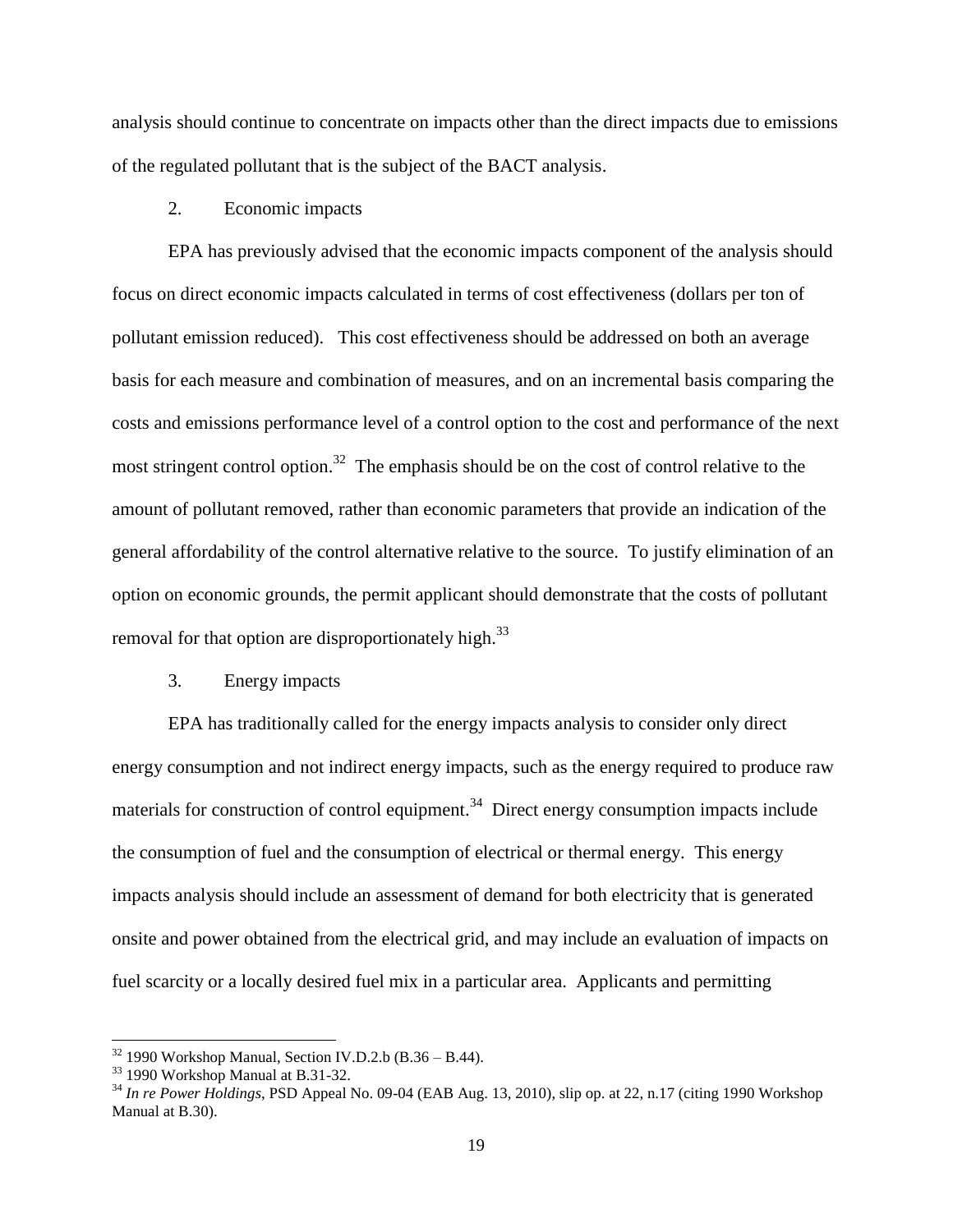authorities should examine whether the energy requirements for each control option result in any significant or unusual energy penalties or benefits.<sup>35</sup> The costs associated with direct energy impacts should be calculated and included in the economic impacts analysis (i.e., cost analysis).<sup>36</sup>

#### B. Specific Considerations at Step 4 for Bioenergy Facilities

While the more traditional approach that EPA has applied in the Step 4 analysis is to eliminate options from the top-down BACT analysis based on unacceptable adverse energy, environmental, or economic impacts, this is not the only way to conduct a Step 4 analysis. EPA has recognized a permitting authority is not limited to evaluating the impacts of only the "top" or most effective technology (based on the ranking options based on control of released from the facility) but can assess the impacts of all technologies under consideration.<sup>37</sup> This approach may include an evaluation of the energy, environmental, and environmental benefits of all options under consideration without explicitly eliminating options based on adverse impacts.

### 1. Environmental impacts

Although EPA has not recommended focusing on the environmental impacts of the pollutant that is the subject of the BACT analysis, with respect to  $CO<sub>2</sub>$  emissions from bioenergy facilities, EPA believes a different frame of reference should be considered because of the nature of the carbon cycle and the fact that the production of biomass entails carbon sequestration. Within the context of the PSD program, a potential justification that biogenic  $CO<sub>2</sub>$  emissions can be accounted for differently than non-biogenic  $CO<sub>2</sub>$  emissions at the facility relies on the argument that sequestration occurs. This sequestration occurs offsite, outside the boundaries of

<sup>&</sup>lt;sup>35</sup> 1990 Workshop Manual at B.29.

<sup>36</sup> 1990 Workshop Manual at B.30.

<sup>37</sup> *In re Knauf Fiber Glass,* 8 E.A.D. at 131 n. 15.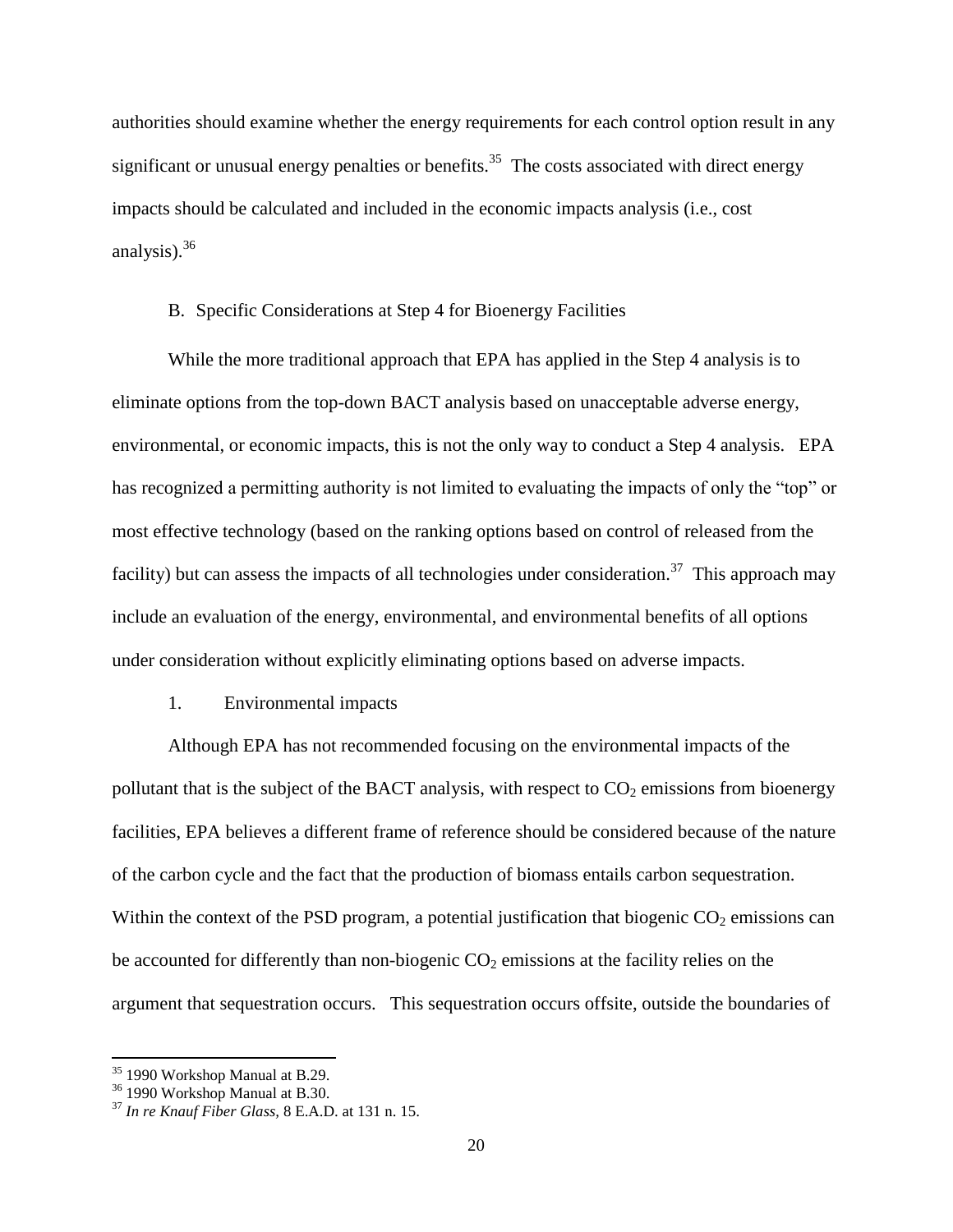the facility. Therefore, given its traditional focus on "collateral" environmental impacts and benefits, Step 4 of the BACT analysis seems well-suited to enable permitting authorities to consider the potential sequestration of carbon in biogenic resources outside the boundaries of the facility when evaluating BACT for greenhouse gases. This approach was reinforced by CFI comments, which emphasized the importance of reconciling the focus of the PSD and Title V program regulations on the amount of emissions released from each individual facility with the role that land-based sequestration may play in mitigating the net atmospheric GHG impact of emissions from individual sources. Because other pollutants and non- $CO<sub>2</sub>$  GHGs do not participate in natural biogeochemical carbon cycles to the same extent that  $CO<sub>2</sub>$  does, this frame of reference – in which the potential for sequestration outside the facility of pollutant subject to the BACT analysis is considered as part of the environmental impacts at Step 4 – is not relevant for those other pollutants.

In addition to using this frame of reference in which sequestration outside the boundaries of the facility is considered, it may also be appropriate to consider broad categories of feedstocks in terms of their net impact on atmospheric GHG stocks. A complete accounting of the net atmospheric GHG impact of a facility utilizing particular feedstocks would rely on a case-bycase, facility-specific assessment of the impact of the proposed facility. This type of facilityspecific approach would also likely be the most scientifically sound approach for assessing the direct carbon cycle impact of specific biogenic fuels used at the facility, because there is inherent variability in biological processes, as well as the variability in space and time common to estimates of sequestration.

The BACT analysis should consider a variety of factors that may influence the net amount of carbon added to the atmosphere from and utilization of bioenergy at a facility. An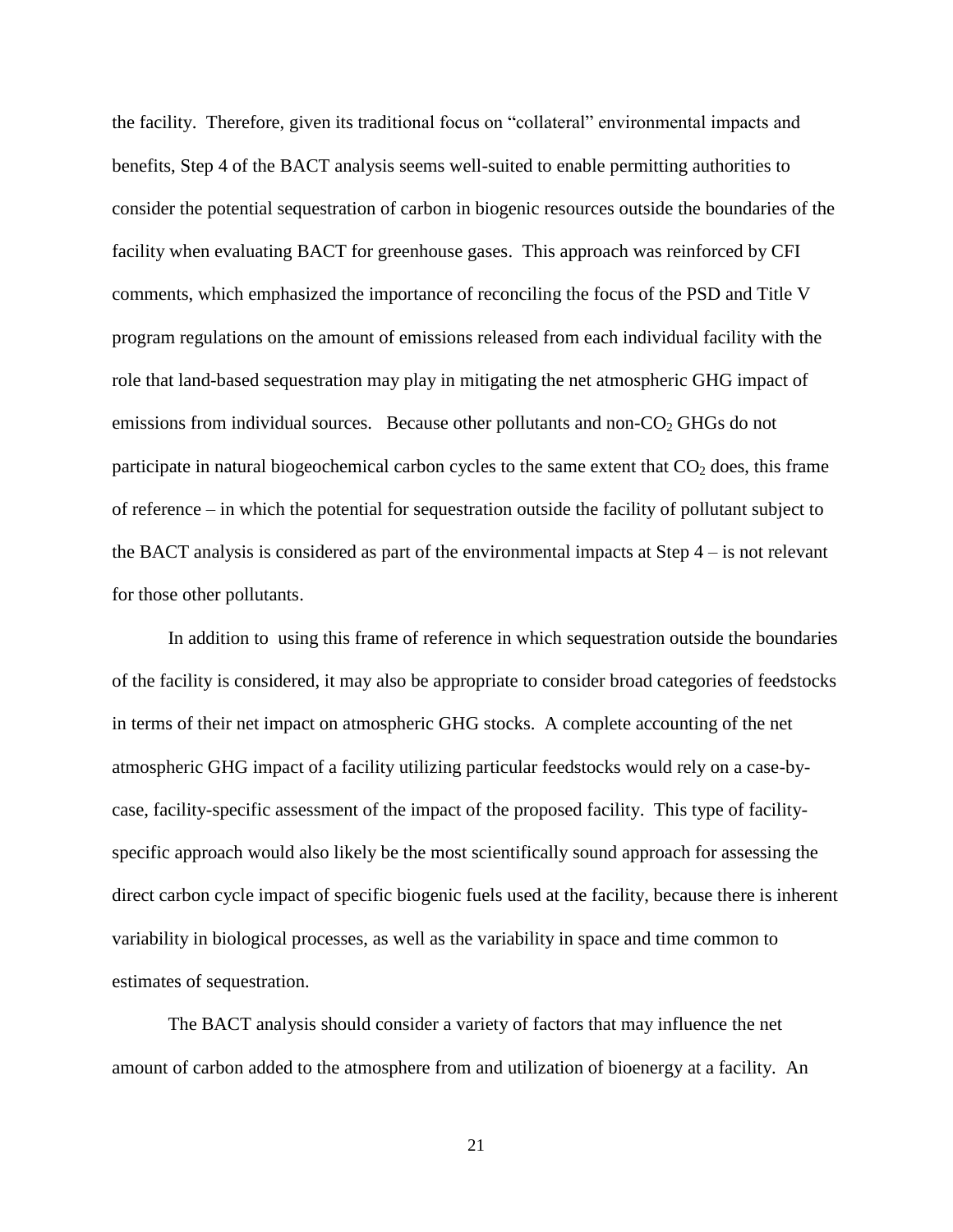important area of consensus from commenters on the CFI was the idea that feedstocks are different, and that the net impact of bioenergy and other biogenic emissions is associated with the feedstock that is used. The level of sequestration that occurs naturally on the landscape without additional intervention can be considered the "business as usual" (BAU) case. In other words, this level of sequestration (or emissions) will likely continue into the future without additional action. For example, if enhanced plant growth causes sequestration to increase beyond the level expected in the BAU case for that region, then more carbon will be taken out of the atmosphere than expected in the BAU case. Similarly, if certain activities, such as logging, are accelerated in a particular region over a certain period of time, and associated emissions are thereby increased, then sequestration on land will decline and net atmospheric carbon stocks will increase over the BAU case. For bioenergy and other biogenic  $CO<sub>2</sub>$  emissions, where such a wide variety of potential feedstocks exists, the BAU case might be considered the emissions that "would have happened anyway." Using this approach, a permitting authority would have to assess the extent to which a policy action or an activity increases or reduces  $CO<sub>2</sub>$  emissions above or below what would have occurred in comparison to the BAU case. From the perspective of bioenergy and other biogenic  $CO<sub>2</sub>$  emissions, emissions that would have occurred regardless of whether or not the facility captured the energy from the biofuel use or carried out the process using biological material as a feedstock might demonstrate that the cost of additional pollutant controls for  $CO<sub>2</sub>$  emissions is not justified.

Land use change has a separate set of considerations under the BAU case. Specifically, if the rate of transition of land use from forest to agricultural use were to increase over and above that which occurred in the BAU case, and if this increase were attributable to market demand for the bioenergy crop, then it would be possible that these emissions would be additional to the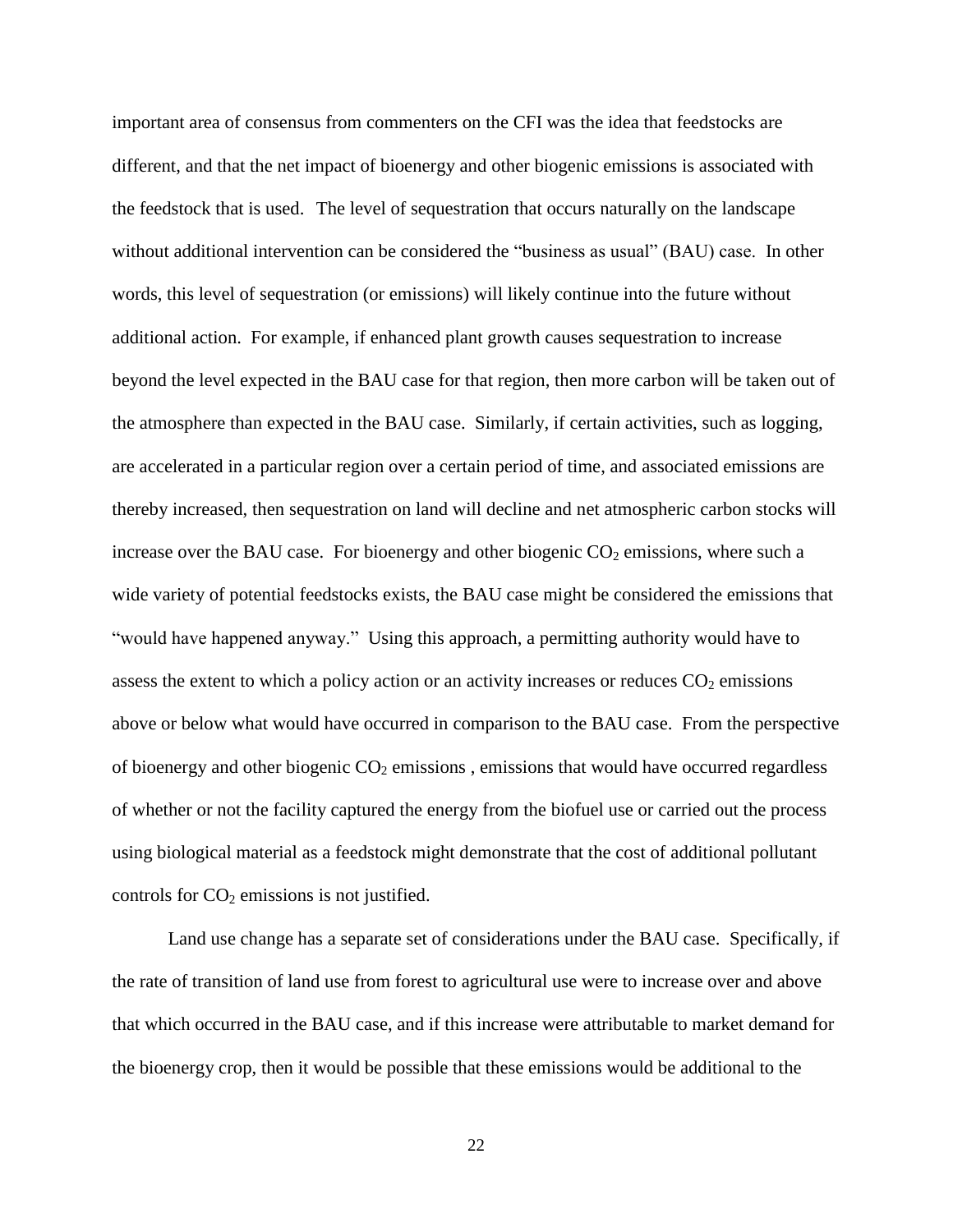emissions expected under BAU. In that situation, the BAU case is the non-bioenergy case, such that the bioenergy use might result in increased atmospheric  $CO<sub>2</sub>$  levels.

However, such a case-by-case analysis of the net atmospheric impact of biomass fuels would likely be prohibitively time-consuming and complex for facilities and permitting authorities. The information we have collected to this point indicates that at present, attempting to determine the net carbon cycle impact of particular facilities combusting particular types of biomass feedstocks would require extensive analysis and would therefore entail extensive workload requirements. Further, additional detailed examination of science and technical issues is needed to ensure that permitting authorities would be able to reasonably calculate and implement accounting for the amount of GHG emissions above BAU in particular instances, or to assure consistency among the calculation methodologies of the various permitting authorities. Given the challenge of conducting a complete analysis for each permit application, a more practical approach to accounting is needed. Absent this, the burden on permitting authorities is likely to be overwhelming.

For at least one category of biomass feedstocks that may be used in energy production, it does appear possible at this time to conclude that the atmospheric impact is negligible. Some commenters on the CFI suggested that utilizing mill residue (e.g. sawdust, planar shavings, panel trim) to generate energy, rather than leaving the residue to decompose, likely would not cause emissions over and above that which would have taken place if the energy use did not occur. Given that this material would have decomposed under natural circumstances in a short period of time (e.g., 10-15 years) in the absence of utilization as bioenergy, this conclusion appears credible.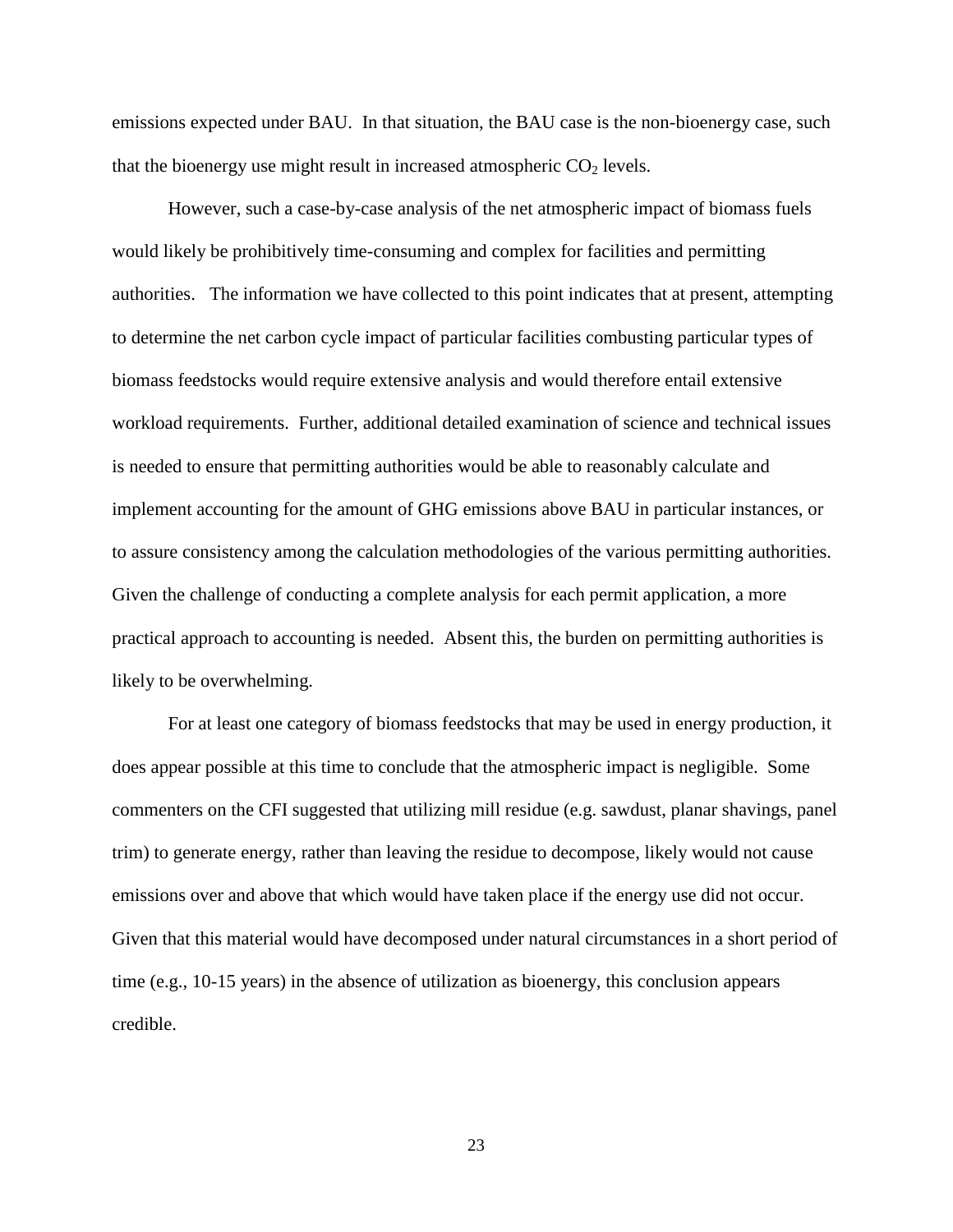In some cases, the use of biological material as a fuel would clearly reduce net atmospheric  $CO_2$  stocks in comparison with BAU fossil fuel emissions. In these cases, requiring permitting at this time, before conducting the detailed analysis required to develop an appropriate accounting system for bioenergy and other biogenic sources, might actually discourage projects that would have a net benefit for the atmosphere. For example, requiring permitting for facilities seeking to generate energy from the combustion of dead trees, especially those killed due to a widespread event like the mountain pine beetle epidemic (that would emit  $CO_2$  anyway through natural decomposition), is likely to discourage the utilization of a readily available resource that would clearly reduce  $CO<sub>2</sub>$  emissions, in comparison with BAU fossil fuel-related emissions.

In November 2010, EPA said it would provide guidance containing qualitative information on useful issues to consider with respect to biomass combustion, such as specific feedstock types and trends in carbon stocks at different spatial scales (e.g. national, regional, state). Upon further review, EPA has concluded that it requires further discussion with partners and scientists both inside and outside the federal government, as well as engagement with an independent scientific panel, before it can make more qualitative characterizations beyond the one described above for residue material.

#### 2. Economic impacts

As discussed earlier in this section, EPA has previously advised that the economic impacts component of BACT analysis should focus on direct economic impacts calculated in terms of cost effectiveness (dollars per ton of emission reduction). As noted in the 2010 GHG Permitting Guidance, EPA recognizes that at present add-on controls for  $CO<sub>2</sub>$  are generally expensive technologies, largely because of the costs associated with  $CO<sub>2</sub>$  capture and storage. As with other electric generating facilities, these direct costs will generally make the price of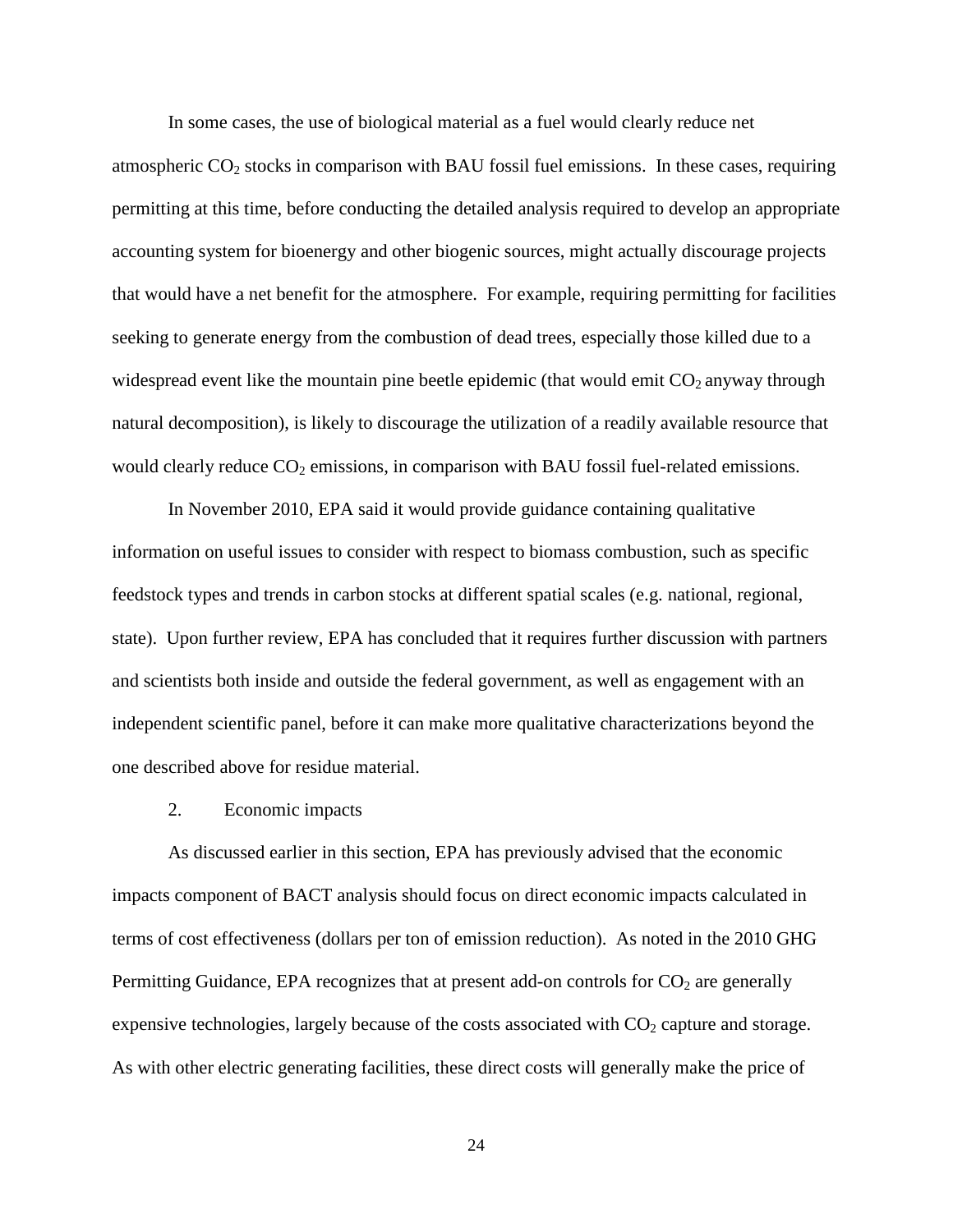electricity from bioenergy used in conjunction with add-on control technologies for  $CO<sub>2</sub>$ uncompetitive compared to electricity from plants with other GHG controls, such as bioenergy alone.

In addition to the direct economic impacts component of the BACT analysis, permitting authorities may also consider indirect economic impacts, including potential economic benefits. Such indirect considerations may include economic growth and the availability of employment opportunities generated within a particular region or community by the utilization of biomass fuels. As EPA noted in the 2010 GHG Permitting Guidance, it is appropriate for permitting authorities to account for the underlying objectives of federal and state policies to foster expansion of renewable resources and promote biomass. Tax incentives are an example of such policies. Where one of the underlying objectives of a tax incentive or other type of policy promoting renewable energy or biomass utilization is to foster economic growth and create jobs in particular area, this may be considered as a relevant indirect economic impact or benefit that can be considered in Step 4 of a BACT analysis. Where selecting a particular option as BACT would further the goals of such policy, this may form part of the basis for selecting that option as BACT. Likewise, where the record shows that requiring a particular control option as BACT would counteract, or work at cross purposes from, policies that are intended to promote renewable energy and biomass, this may form part of the justification for eliminating an option from further consideration at Step 4 of the BACT analysis.

Many federal and state policies, along with a number of regional efforts, are currently underway to foster the expansion of renewable resources and promote bioenergy projects as a way of addressing climate change, increasing domestic alternative energy production, enhancing forest management and creating related employment opportunities. For example, the federal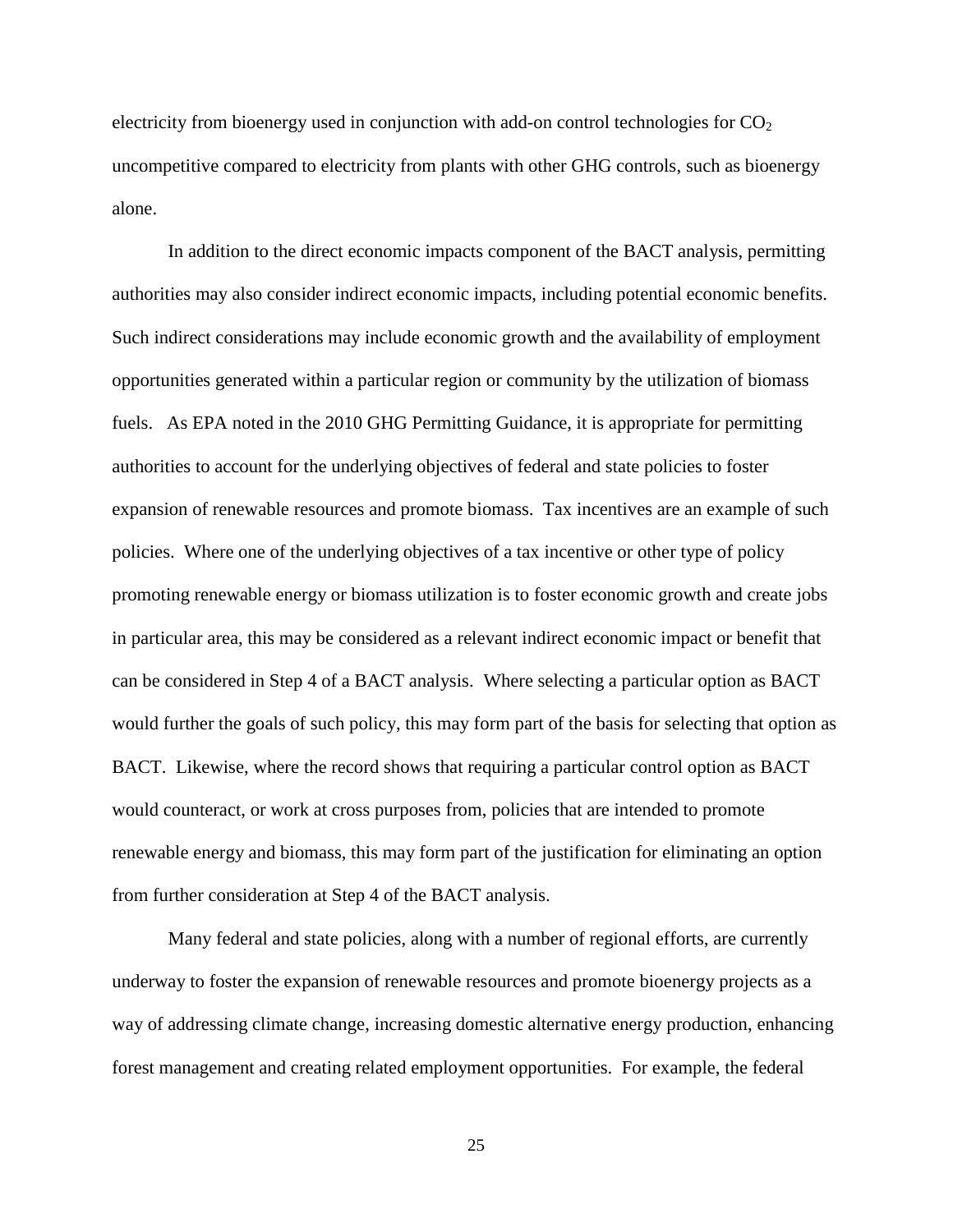Renewable Electricity Production Tax Credit, a per-kilowatt-hour tax credit for electricity generated by qualified energy resources including biomass, was originally enacted by the Energy Policy Act of 1992 (largely by amending the Internal Revenue Code of 1986). Numerous pieces of federal legislation, the most recent being the American Recovery and Reinvestment Tax Act of 2009, have since been passed to extend certain related expiring tax provisions and expand the scope of qualified biomass feedstocks, with the duel aims of domestic job creation and economic stabilization.<sup>38,39</sup> Such policies can improve the economy, especially in rural communities, by generating jobs, income, and taxes through demand for local biogenic resources and construction of bioenergy conversion facilities. Specifically, an improved market for biogenic fuels and forest land could affect economic stabilization through increased incomes (from new jobs), higher local tax base and possibly through the diversification of local energy sources, and increased competition could lower energy prices.

As another example of such economic impacts, the Record of Decision for the Biomass Crop Assistance Program (BCAP) –a program created by the 2008 Farm Bill that provides financial assistance to biomass conversion facilities and owners of agricultural and non-industrial private forest land who wish to establish, produce, and deliver biomass feedstocks – estimated the total economic impact from broad BCAP implementation to include \$88.5 billion in related economic activity and the creation of nearly 700,000 jobs.<sup>40</sup> Other potential indirect economic considerations from biomass utilization as BACT could include, but are not limited to, increased

 $\overline{a}$ 

 $38$  American Recovery and Reinvestment Tax Act of 2009. The Library of Congress. http://thomas.loc.gov/home/h1/Recovery\_Bill\_Div\_B.pdf

 $39$  H. R. 1424 Emergency Economic Stabilization Act of 2008. The Library of Congress. http://thomas.loc.gov H. R. 4520 American Jobs Creation Act of 2004. The Library of Congress. http://thomas.loc.gov

H. R. 3090 Job Creation and Worker Assistance Act of 2002. The Library of Congress. http://thomas.loc.gov <sup>40</sup>USDA Farm Service Agency. 2010. www.apfo.usda.gov/FSA

Programmatic Environmental Impact Statement for the Biomass Crop Assistance Program. 2010. http://public.geomarine.com/report.aspx?id=26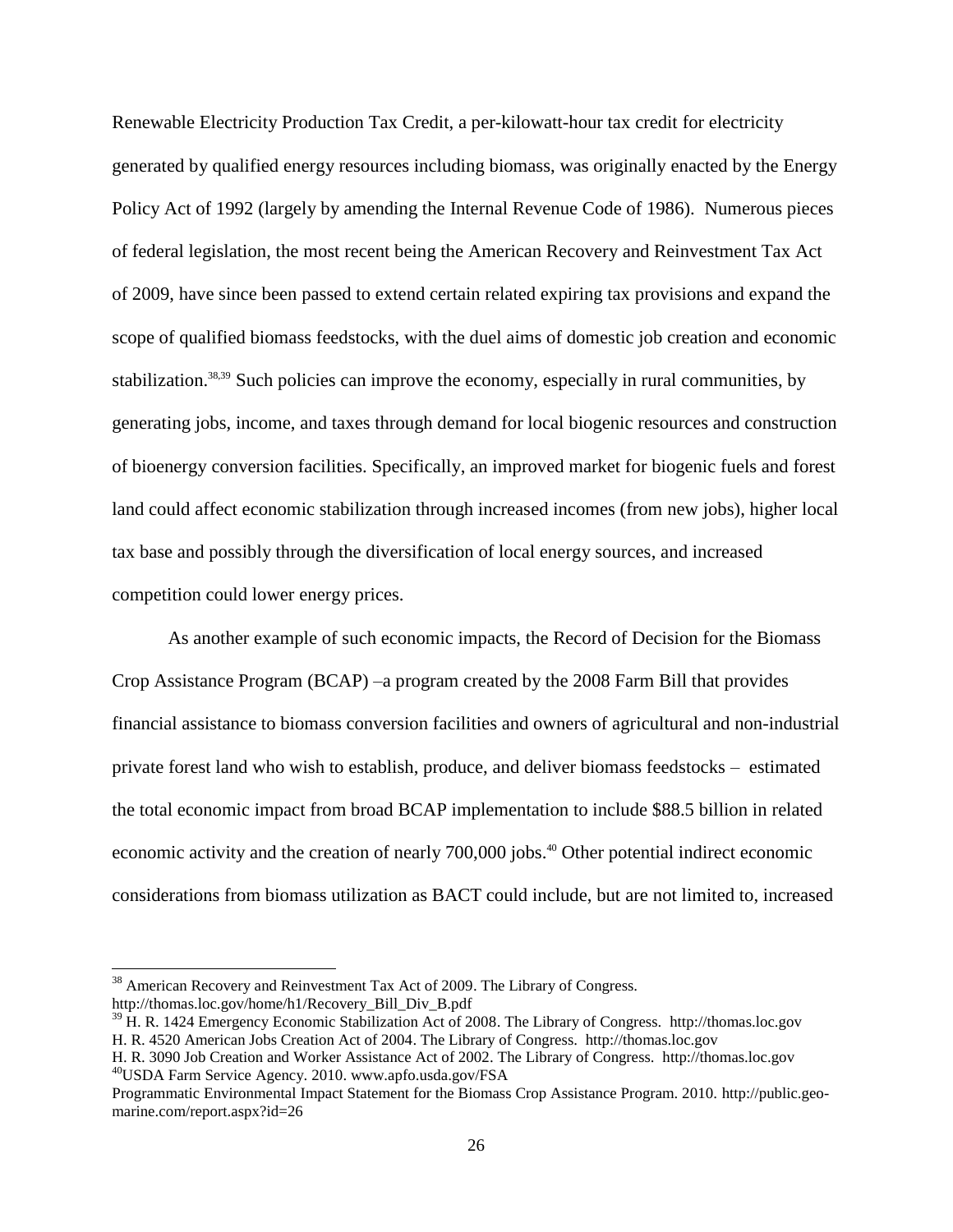demand for traditional or new biogenic crops and reduced disposal costs for biogenic materials that would otherwise be landfilled or destroyed.

## 3. Energy impacts

With respect to energy impacts, the BACT analysis should assess the relative energy demands of the options under consideration for reducing emissions from the facility obtaining a permit and may include an evaluation of impacts on fuel scarcity or a locally desired fuel mix in a particular area. For bioenergy facilities, it is appropriate to broaden the scope of the energy impacts analysis to consider policies that seek to promote diversity in fuels used in a local area, within a state, or nationally.

A variety of federal and state policies have recognized that some types of biomass can be part of a national strategy to reduce dependence on fossil fuels. Renewable fuels policies, which in some cases provide incentives for the substitution of renewable fuels for fossil fuels, have not traditionally been part of the BACT energy impacts analysis. However, consideration of renewable energy policies could become part of the BACT analysis, especially if state policies mandate the replacement of fossil fuel with biogenic fuel.<sup>41</sup> In addition to numerous federal programs, as of February 2011, 48 states have some kind of state-level financial or conservation incentive program that includes biomass production and almost as many states have rules, regulations or policies that promote bioenergy use.<sup>42</sup> For example, certain states, such as California<sup>43</sup>, Washington, <sup>44</sup> and Massachusetts<sup>45</sup> have policies and programs to incentivize forest

<sup>&</sup>lt;sup>41</sup> See p. B.30 of the 1990 NSR Guidance, discussing locally scarce fuels.

 $42$  Database of State Incentives for Renewables & Efficiency. Accessed February 1, 2011. www.dsireusa.org/incentives/

<sup>&</sup>lt;sup>43</sup> 2009 Progress to a Plan: Bioenergy Action Plan for California. California Energy Commission. 2009. www.energy.ca.gov/2010publications/CEC-500-2010-007/CEC-500-2010-007.PDF

Integrated Energy Policy Report. California Energy Commission. 2007. [www.energy.ca.gov/2007publications/CEC-](http://www.energy.ca.gov/2007publications/CEC-100-2007-008/CEC-100-2007-008-CMF.PDF)[100-2007-008/CEC-100-2007-008-CMF.PDF](http://www.energy.ca.gov/2007publications/CEC-100-2007-008/CEC-100-2007-008-CMF.PDF)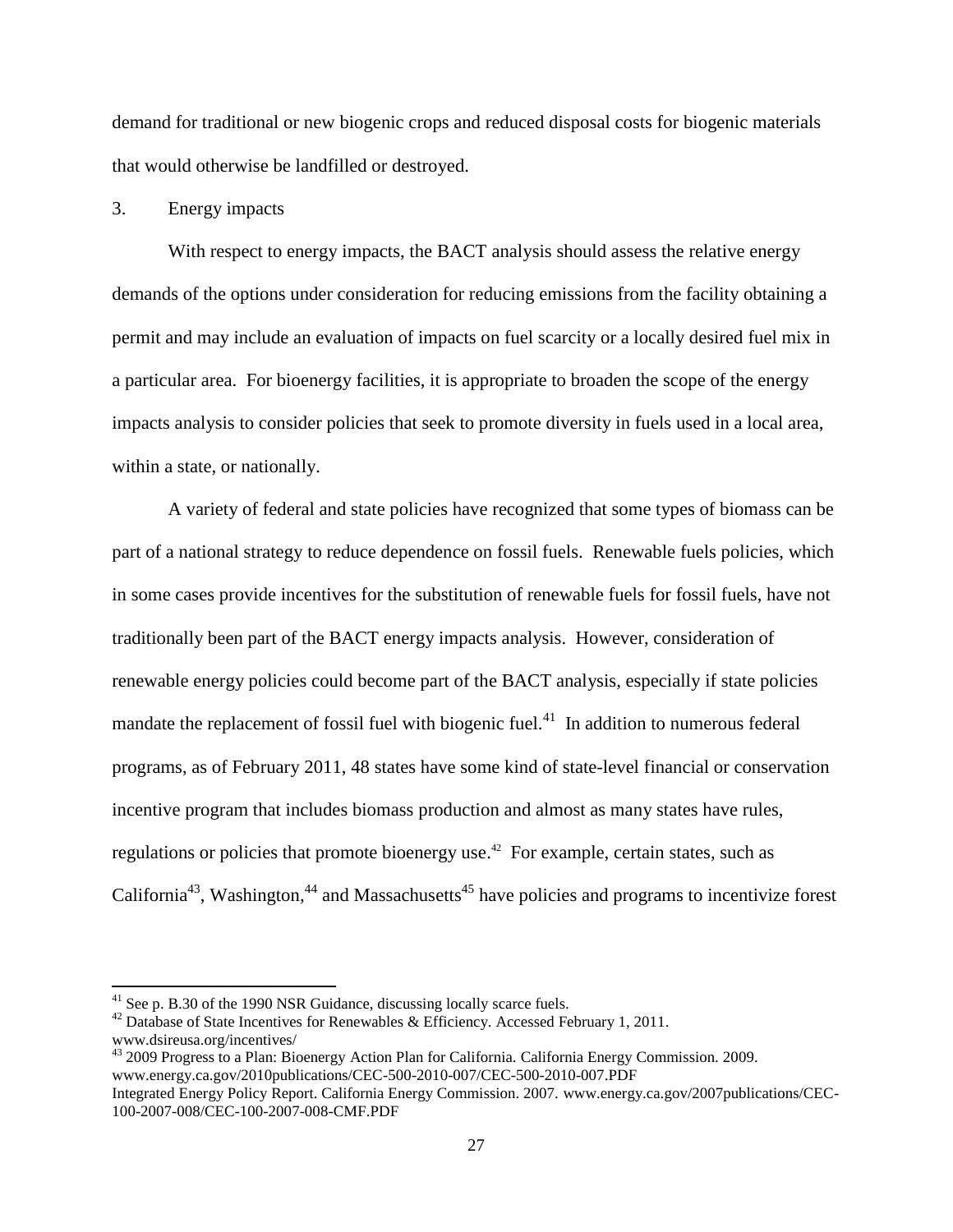management for biomass production. California, for example, as of 2009, has the technical potential for 14.2 million bone dry tons a year available from forest residues.<sup>46</sup> After trees are harvested for timber, such forest residues are typically left in the forest or disposed of via open burning because only timber of a certain quality can be used in lumber mills and other processing facilities. An advantage of using forest residues for bioenergy production is that a collection infrastructure is already in place to harvest the wood, it reduces the incidence of open burning and provides an additional stream of revenue for forest owners. Programs and policies established to meet the multiple goals of forest management plans -- to establish healthy and naturally diverse forests with a balance between productive harvest and natural ecosystem and wildlife health – can act as a foundation for sustainable bioenergy production.<sup>47</sup>

Conversely, if the proposed biogenic feedstock is scarce in the localized area of the proposed project, then the scarcity of available fuel for the project might be an energy impact suggesting that the proposed feedstock should not be selected as BACT.

C. Potential Conclusions in Step 4 Analysis

The considerations described above can support a conclusion that the exclusive utilization of biomass fuel is BACT for greenhouse gases at a bioenergy facility. As discussed above and in earlier EPA guidance, the costs of applying add-on pollution controls for greenhouse gas emissions are expected to be expensive and thus would in most cases justify

Senate Bill (SB) 71. Economic Development: Sales And Use Tax Exclusions. Environmental Technology Project California Alternative Energy and Advanced Transportation Financing Authority (CAEATFA). www.treasurer.ca.gov/caeatfa/sb71/index.asp

<sup>44</sup> Washington State Bioenergy Policy Framework. www.bioenergy.wa.gov/BiofuelIncentives.aspx

<sup>45</sup> Massachusetts Green Power Purchasing Commitment, 2007, and Renewable Portfolio Standard. 2010.

www.dsireusa.org/incentives/index.cfm?EE=0&RE=1&SPV=0&ST=0&implementingsector=S&state=MA&technol ogy=Biomass&sh=1

Act Related to Green Communities. Commonwealth of Massachusetts. 2008.

www.malegislature.gov/Laws/SessionLaws/Acts/2008/Chapter169

<sup>46</sup> 2009 Progress to a Plan: Bioenergy Action Plan for California. California Energy Commission. 2009. www.energy.ca.gov/2010publications/CEC-500-2010-007/CEC-500-2010-007.PDF

<sup>&</sup>lt;sup>47</sup> California Forest Practice Rules. The California Department of Forestry and Fire Protection. 2011. www.fire.ca.gov/resource\_mgt/downloads/2011\_FP\_Rulebook\_with\_Diagrams\_with\_Tech\_Rule\_No\_1.pdf.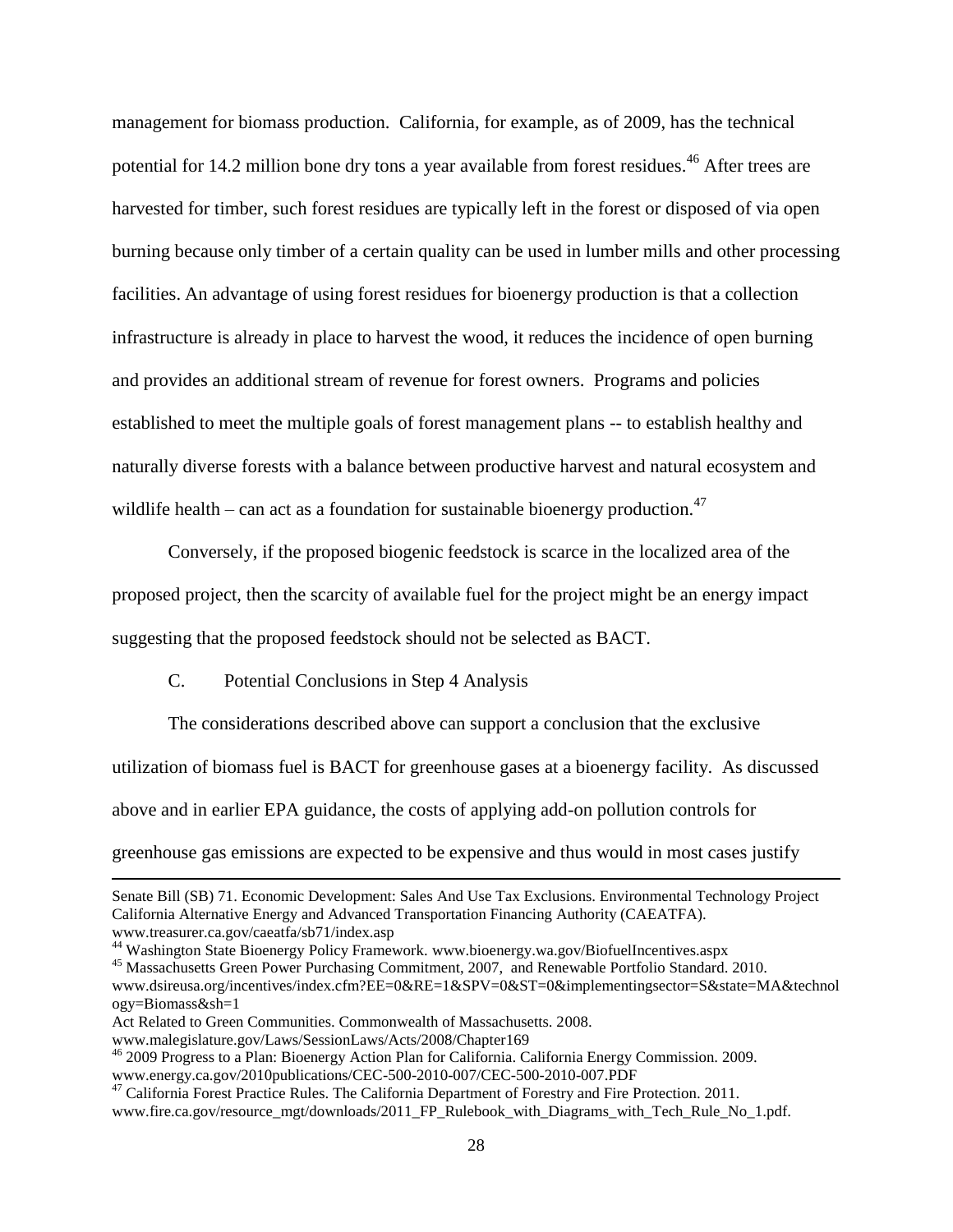elimination of this option based on direct economic impacts. However, EPA does not expect that the projected cost of energy efficient technology will by itself justify eliminating this option for biogenic  $CO<sub>2</sub>$  emissions from consideration at bioenergy facilities. Nevertheless, where a bioenergy facility is projected to provide the energy and economic benefits described above in accordance with existing federal or state policies promoting utilization of biomass for energy production, these considerations may justify selecting the option of exclusively using a biomass fuel as BACT for biogenic  $CO_2$  emissions from a bioenergy facility. Furthermore, in the case of residue material that would otherwise decompose in a 10-15 year time frame, the net carbon cycle impact of this biomass fuel is expected to be negligible. Thus for a feedstock composed of such residue material, the costs of applying strategies to reduce emissions from the facility do not appear justified at this time because the carbon dioxide emissions from the individual facility would not be increasing atmospheric impacts above the business as usual case. As discussed above, additional information is needed before similar conclusions can be supported for other types of biomass feedstocks, but EPA believes the energy and economic benefits of this fuel is sufficient at this time to justify selecting biomass fuel as BACT for greenhouse gases without further control.<sup>48</sup>

For facilities that are co-firing biomass with a primary fuel, the permitting record should provide a reasoned justification for basing BACT for greenhouse gases on a specific proportional

<sup>&</sup>lt;sup>48</sup> This guidance is applicable to an assessment of BACT for greenhouse gases. When conducting a BACT analysis for other regulated NSR pollutants at the type of source covered by this guidance, EPA recommends continuing to focus on guidance EPA has previously provided on determining BACT using the top-down process. The considerations described here, in terms of federal and state incentives for bioenergy production and sustainable forest management, may still be relevant considerations in Step 4 of a top-down BACT analysis for another regulated NSR pollutant, but these factors should be considered in the context of the particular pollutant for which the BACT analysis is conducted. These considerations may not apply in the same manner to pollutants other than GHGs, particularly where there is a more established record of the range of costs that have been acceptable in previous BACT determinations for the pollutant.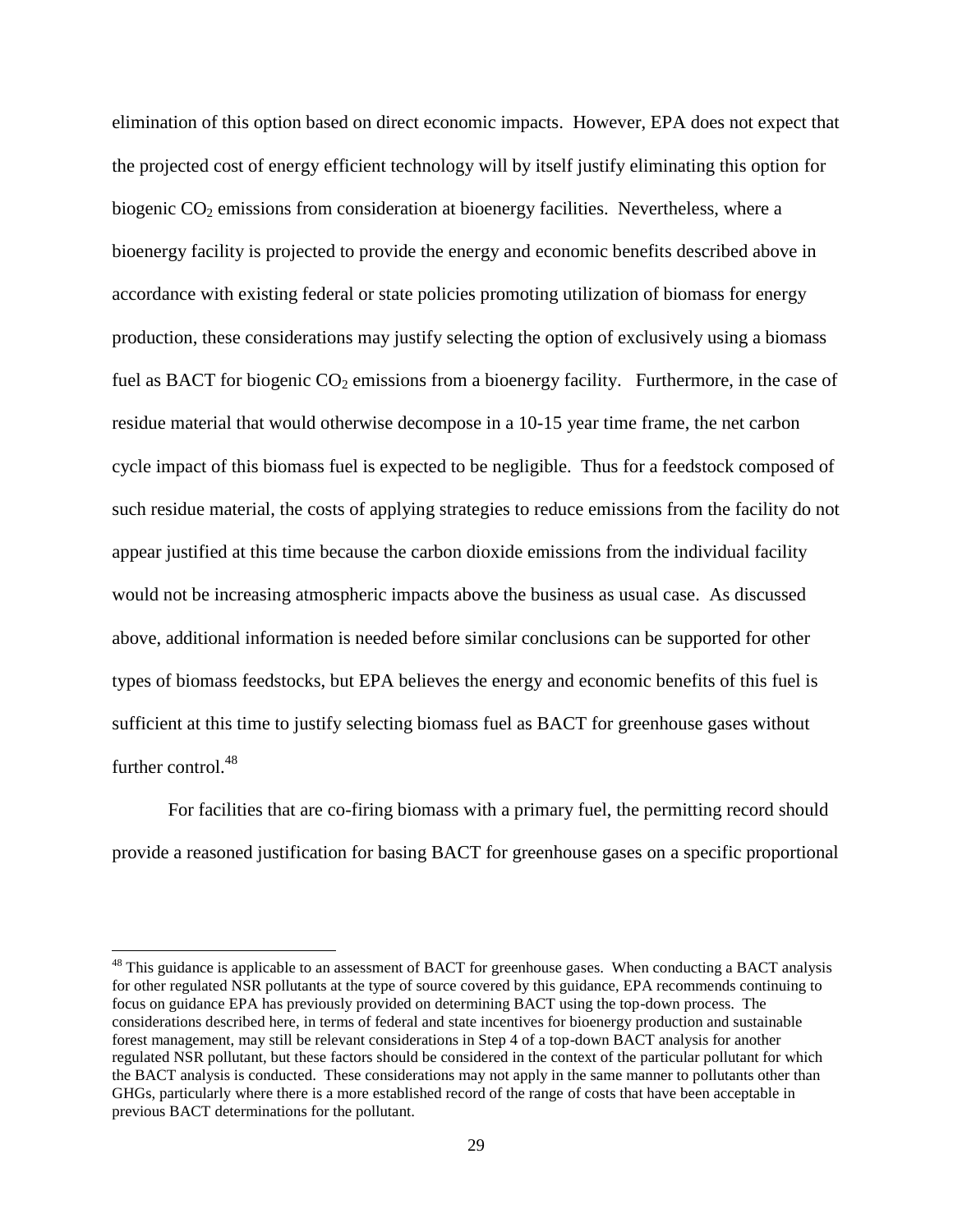allocation of fuels.<sup>49</sup> The factors described above may be used to justify a higher proportional allocation of biomass fuels as BACT (to the extent technically feasible) but not necessarily to eliminate other strategies for reducing greenhouse gas emissions from a facility that utilizes some proportion of fossil fuels. The costs of add-on pollution controls will still, in most cases, justify eliminating this technology from a facility that utilizes biomass and another primary fuel type. However, application of methods, systems, or techniques to increase energy efficiency will remain a key GHG-reducing opportunity for facilities that utilize a significant proportion of fossil fuels and cannot demonstrate the same degree of energy and economic benefits achieved from the exclusive utilization of the biomass fuels, as described above. While some utilization of biomass fuels will have some impact on reducing dependence on fossil fuels and promoting economic growth in areas that supply biomass fuels, a small proportion of biomass fuel use may not justify bypassing opportunities to reduce GHG emissions by improving energy efficiency at a facility that still combusts a significant proportion of fossil fuels. However, when assessing the proportional allocation for biomass and other fuel types at a co-fired energy facility, a permitting authority may consider the relative benefit of using a greater proportion of biomass fuels and the effect this may have on GHG emissions from an individual facility. Where a residue material is utilized, any loss of energy efficiency attributable to the use of this type of biomass feedstock may be offset by the absence of a significant net carbon cycle impact above the business as usual case.

## **IX. Step 5 – Selecting BACT**

<sup>&</sup>lt;sup>49</sup> See, In re: Northern Michigan University Ripley Heating Plant. PSD Appeal No. 08-02, Slip. Op at 18-23, 28 (EAB 2009) (remanding a permit for a co-fired electric generating facility where record did not contain justification for establishing BACT limits based on specific proportional allocation of wood and coal).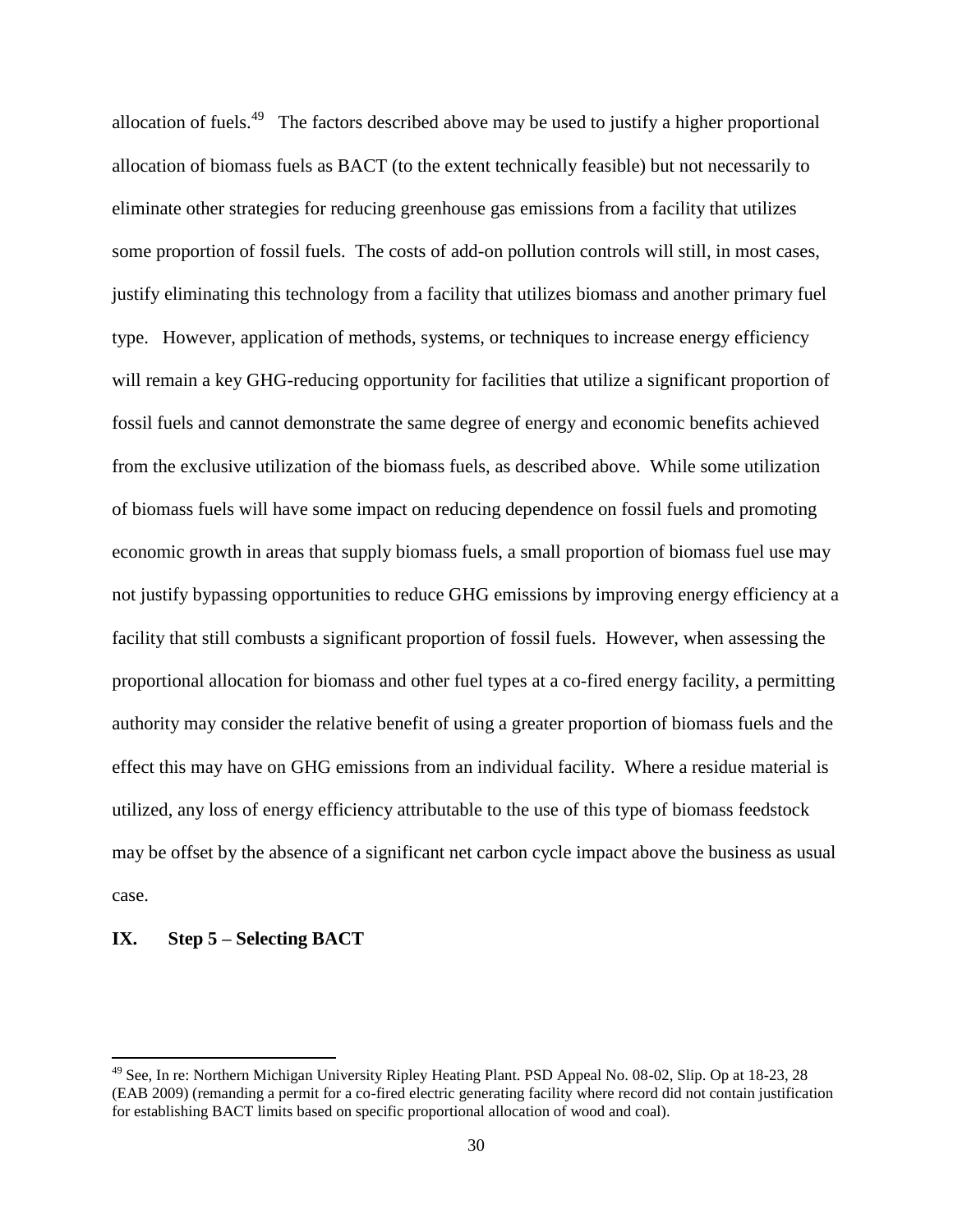When setting GHG emissions limitations for sources of biogenic  $CO<sub>2</sub>$  emissions, one should conduct the same evaluation as that described in the 2010 GHG Permitting Guidance.<sup>50</sup> The permitting authority is responsible for defining the form of the BACT limits and making them enforceable as a practical matter.<sup>51</sup> In determining the form of the limit, the permitting authority should consider issues such as averaging times and units of measurement.

For example, in the case of co-fired facilities, a final permit may include a standard that specifies the proportional allocation of fuels to be used, thus limiting the options to the fuel mix justified as BACT. When making sure the limit is practically enforceable, the permitting authority must include information regarding the methods that will be used for determining compliance with the limits (such as operational parameters, timing, testing methods, etc.) and ensure that there is no ambiguity in the permit terms themselves.<sup>52</sup> The permitting authority bears the responsibility in Step 5 to fully justify the BACT decision in the permit record. Regardless of the control level or feedstock proposed by the applicant as BACT, the ultimate determination of BACT is made by the permitting authority.

<sup>&</sup>lt;sup>50</sup> 2010 GHG Permitting Guidance at 45-47.

<sup>&</sup>lt;sup>51</sup> See generally EPA Guidance on Limiting Potential to Emit (PTE) in New Source Permitting (June 13, 1989), *available at* http://www.epa.gov/reg3artd/permitting/t5\_epa\_guidance.htm.

<sup>52</sup> *In re Prairie State Generating Company*, 13 E.A.D. at 83, 120.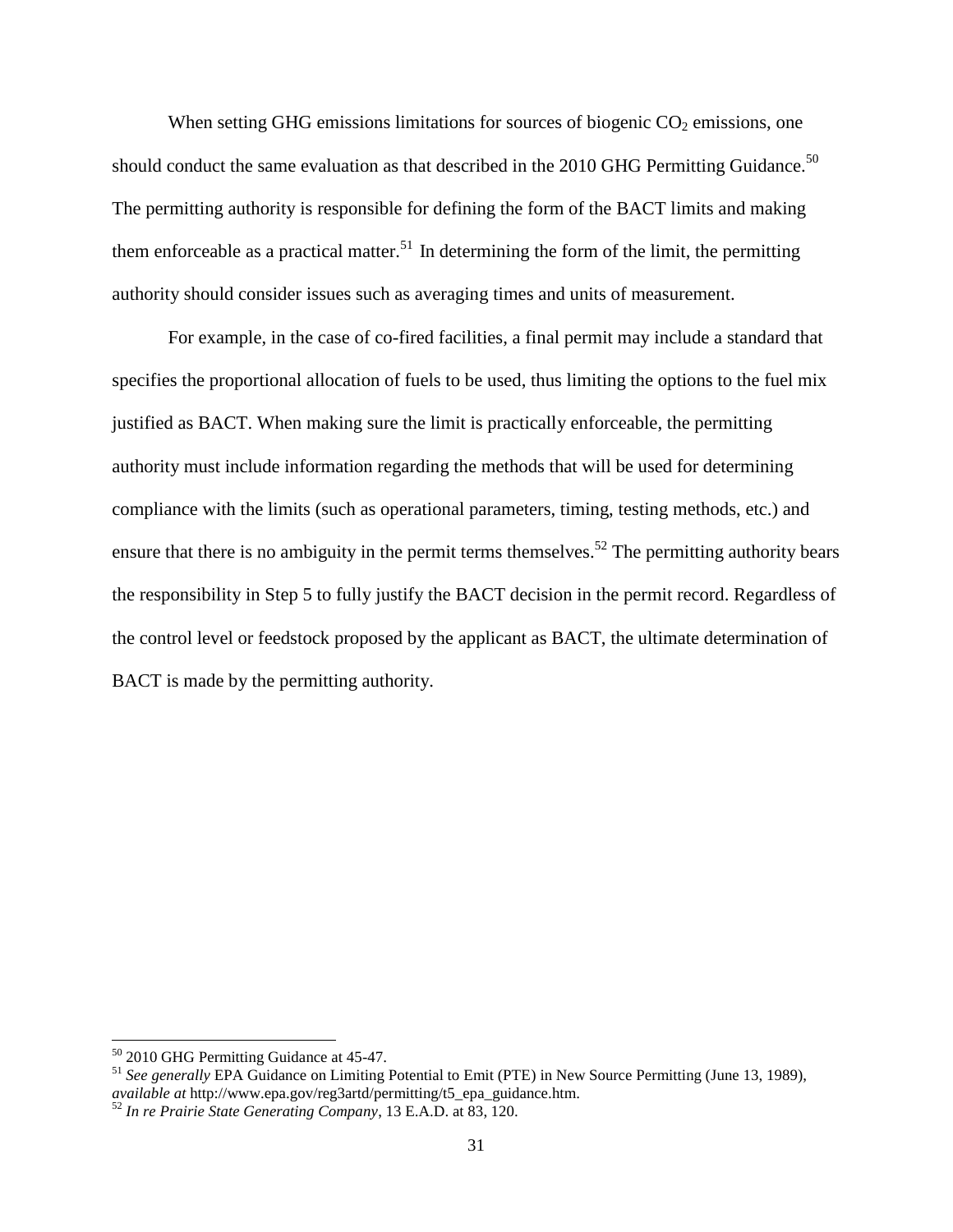## **Appendix: LULUCF data from the Inventory**

 $\overline{\phantom{a}}$ 

**Table 1: Carbon sequestered by LULUCF sinks as reported in the Inventory (Tg CO<sup>2</sup> Eq.)<sup>53</sup>, ranked in order of magnitude. Forest Land Remaining Forest Land has been further broken up into forest and harvested wood carbon pools.**

| <b>IPCC Source Category</b>                                 | <b>LULUCF Sink</b>                                                      | 2008    | *1990-2008<br><b>Average</b> |
|-------------------------------------------------------------|-------------------------------------------------------------------------|---------|------------------------------|
| Forest Land Remaining Forest Land<br>(Carbon Stock Changes) | Total Forest Sector C Stock Change                                      | (791.9) | (688.0)                      |
|                                                             | Forest                                                                  | (703.9) | (576.7)                      |
|                                                             | <b>Aboveground Biomass</b>                                              | (397.2) | (373.5)                      |
|                                                             | Soil Organic Carbon                                                     | (145.9) | (68.0)                       |
|                                                             | <b>Belowground Biomass</b>                                              | (78.8)  | (74.1)                       |
|                                                             | Litter                                                                  | (55.9)  | (35.8)                       |
|                                                             | Dead Wood                                                               | (26.2)  | (25.3)                       |
|                                                             | Harvested Wood                                                          | (88.0)  | (111.2)                      |
|                                                             | SWDS                                                                    | (63.6)  | (63.7)                       |
|                                                             | Products in Use                                                         | (24.4)  | (47.6)                       |
| <b>Settlements Remaining Settlements</b>                    | C Stock Changes in Urban Trees                                          | (93.9)  | (75.5)                       |
| <b>Cropland Remaining Cropland</b>                          | Soil C Stock Changes for Mineral Soils                                  | (45.7)  | (51.5)                       |
| Land Converted to Grassland                                 | Soil C Stock Changes for Mineral Soils                                  | (25.1)  | (24.0)                       |
| <b>Grassland Remaining Grassland</b>                        | Soil C Stock Changes in Mineral Soils                                   | (12.4)  | (23.3)                       |
| Other                                                       | Changes in Yard Trimming and Food Scrap C<br><b>Stocks in Landfills</b> | (9.5)   | (13.6)                       |
| <b>Gross Sequestration from LULUCF Sinks</b>                |                                                                         | (978.5) | (875.9)                      |

\* The U.S. Greenhouse Gas Inventories submitted to the UNFCCC provide annual estimates from 1990.

<sup>&</sup>lt;sup>53</sup> The *Inventory of U.S. Greenhouse Gas Emissions and Sinks: 1990 –2008 (April 2010) and the archive of previous inventories are* available online from the Environmental Protection Agency Inventory Report Web site, located at <http://www.epa.gov/climatechange/emissions/usinventoryreport.html>.